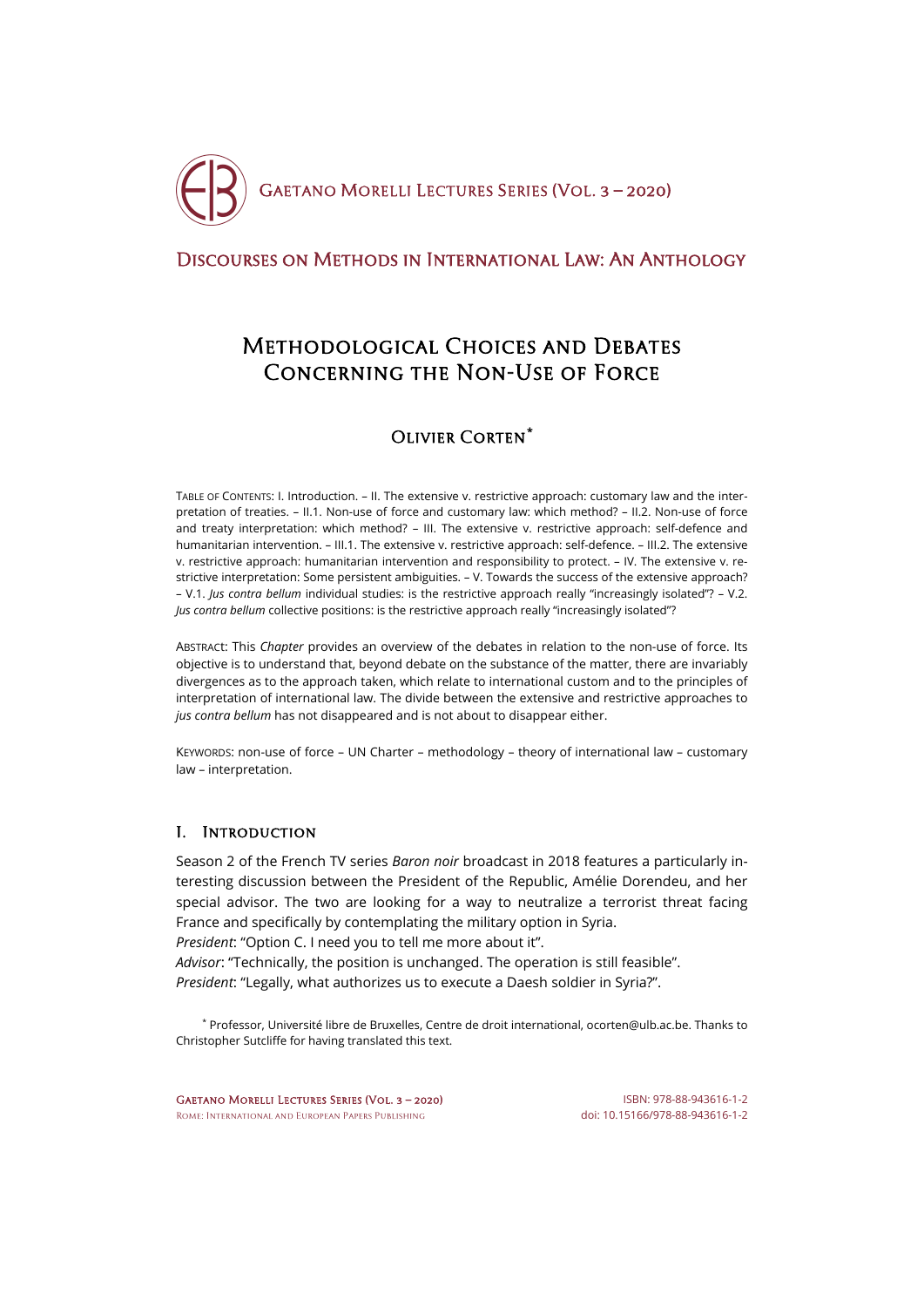*Advisor*: "In Syria, it's a little complicated. Because we rely on an extensive approach to international law and the United Nations Charter. Unlike Russia, which is acting on an appeal for help from Assad, France is compelled to claim it is acting in either collective or individual self-defence. In the case in point, Iraq has asked for help from France. We consider that to be a mandate to act against Islamic State in Syria".

*President*: "Our operations in Syria are a direct extension of our operations in Iraq".

*Advisor*: "Exactly. The point has never been challenged at the UN".

*President*: "And the second possibility?".

*Advisor*: "Individual self-defence. Being attacked in France by Islamic State fighters gives us the right to kill Islamic State fighters in Syria. But, be careful. Each operation must be thoroughly documented so we can prove the action out there is directly linked to an imminent threat back here".

*President*: "I'm afraid Jacques. I'm afraid of not having done everything I could. I'm afraid it will start over. Slaughter. Children. It gets harder every time. The country breaks further apart each time".[1](#page-1-0)

What is depicted is what is referred to explicitly as an "extensive approach" to the prohibition of the use of force.<sup>[2](#page-1-1)</sup> "Unlike Russia, which is acting on an appeal for help from Assad", France "is compelled to", as the advisor puts it, use an extensive interpretation of self-defence. More specifically, the terrorist threat supposedly justifies strikes on Syrian territory – with all the material and human loss which that implies – without having to prove that that state was responsible. This view of things, which the advisor concedes is "a little complicated" can supposedly be justified only by reference, not to legal texts or case law, but to a sort of military necessity combined with humanitarian considerations: the purpose is to protect France and more specifically its citizens. What the President has to say is significant. Under certain circumstances, legal form must give way to the requirements of action: "I'm afraid of not having done everything I could".

Such a contrast between an extensive approach and another more restrictive one is to be found, too, this time in the very real statements of several heads of state. Statements by the last three presidents of the United States to hold office are significant:

*1*) "[T]hose who plan, authorize, commit or aid terrorist attacks against the United States and its interests – including those who harbor terrorists – threaten the national security of the United States. It is, therefore, necessary and appropriate that the United States exercise its right to defend itself and protect United States citizens both at home and abroad". [3](#page-1-2)

<sup>1</sup> E. BENZEKRI, J.-B. DELAFON, *Baron Noir*, Canal +, Season 2, Episode 4, 2018 (our translation).

<span id="page-1-1"></span><span id="page-1-0"></span><sup>2</sup> See in general O. CORTEN, *The UN Charter in Action Movies*, in O. CORTEN, F. DUBUISSON (eds.), *Melland Schill Guidebooks on International Law: Cinematic Perspectives on International Law*, Manchester: Manchester University Press, forthcoming.

<span id="page-1-2"></span><sup>3</sup> G.W. Bush, President Signs Authorization for Use of Military Force Bill, The White House, Washington, 18 September 2001[, georgewbush-whitehouse.archives.gov.](https://georgewbush-whitehouse.archives.gov/news/releases/2001/09/20010918-10.html)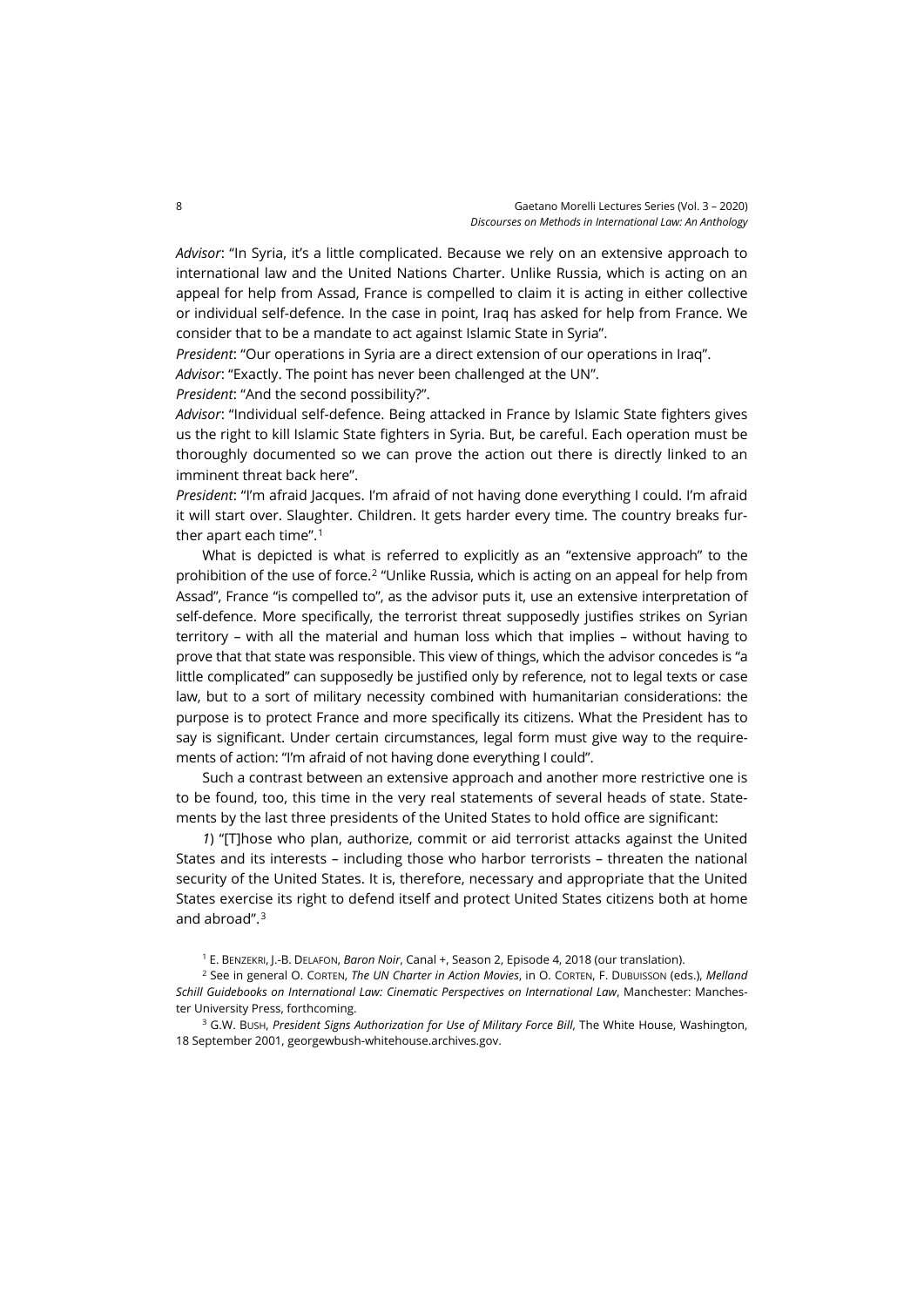*2*) "I have made it clear that we will hunt down terrorists who threaten our country, wherever they are […]. This is a core principle of my presidency: If you threaten America, you will find no safe haven". [4](#page-2-0)

*3*) "I will quickly and decisively bomb the hell out of ISIS, will rebuild our military and make it so strong no one – and I mean, no one – will mess with us".[5](#page-2-1)

The legitimacy of the use of force is asserted manifestly in an extensive manner, with barely any reference to the formal legal constraints deduced from the UN Charter or from other sources of public international law. The contrast with this declaration by 120 UN Member States in April 2018 is striking: "The Movement stressed that the UN Charter contains sufficient provisions regarding the use of force to maintain and preserve international peace and security […]. In addition, and consistent with the practice of the UN and international law, as pronounced by the ICJ, Article 51 of the UN Charter is restrictive and should not be re-written or re-interpreted". $^{\rm 6}$  $^{\rm 6}$  $^{\rm 6}$ 

All of these states insist on strict observance of the Charter terms and consideration of the precedents of the International Court of Justice (ICJ). However, no mention is made of criteria such as the necessity to defend oneself or the "reasonableness" of any military intervention.[7](#page-2-3)

The same contrast can be found in scholarship on the subjects, as the two excerpts below show:

*1*) "A state (the 'victim state') suffers an armed attack from a nonstate group operating outside its territory and concludes that it is necessary to use force in self-defense to respond to the continuing threat that the group poses […]. If the territorial state is unwilling or unable to take those steps, however, it is lawful for the victim state to use that level of force that is necessary (and proportional) to suppress the threat that the nonstate group poses".[8](#page-2-4)

*2*) "Concentrating on the notion of 'attribution' of non-state actor conduct to states this article evidences that all approaches put forward in favor of grounding attribution on 'unwillingness' or 'inability' of states to suppress terrorist activities have not reached the level of *lex lata*. The systematics of the Charter allocate the responsibility to deal

<span id="page-2-0"></span><sup>4</sup> B. OBAMA, *Statement by the President on ISIL*, The White House, Washington, 10 September 2014, [obamawhitehouse.archives.gov.](https://obamawhitehouse.archives.gov/the-press-office/2014/09/10/statement-president-isil-1)

<span id="page-2-1"></span><sup>5</sup> D. TRUMP, (quoted in J. JOHNSON), *Donald Trump promises to 'bomb the hell out of ISIS' in new radio ad* , in*The Washington Post*, 18 November 2015[, www.washingtonpost.com.](https://www.washingtonpost.com/news/post-politics/wp/2015/11/18/donald-trump-promises-to-bomb-the-hell-out-of-isis-in-new-radio-ad/?utm_term=.668dc0642cee)

<span id="page-2-2"></span><sup>6</sup> Non-Aligned Movement, 18th Mid-Term Ministerial Meeting of the Non-Aligned Movement, Baku, 3- 6 April 2018, para. 27.2. See also, among other similar statements, 17th Summit of Heads of State and Government of the Non-Aligned Movement, Venezuela, 16-18 September 2016, para. 25.2, [www.dirco.gov.za.](http://www.dirco.gov.za/docs/2016/nam0919.pdf)

<span id="page-2-3"></span><sup>7</sup> See O. CORTEN, *Necessity as a Justification for the Use of Force?*, in M. WELLER (ed.), *The Oxford Handbook of the Use of Force in International Law*, Oxford: Oxford University Press, 2014, p. 861 *et seq*.

<span id="page-2-4"></span><sup>8</sup> A. DEEKS, *'Unwilling or Unable': Toward a Normative Framework for Extraterritorial Self-Defense*, in *Virginia Journal of International Law,* 2012, p. 487 *et seq*.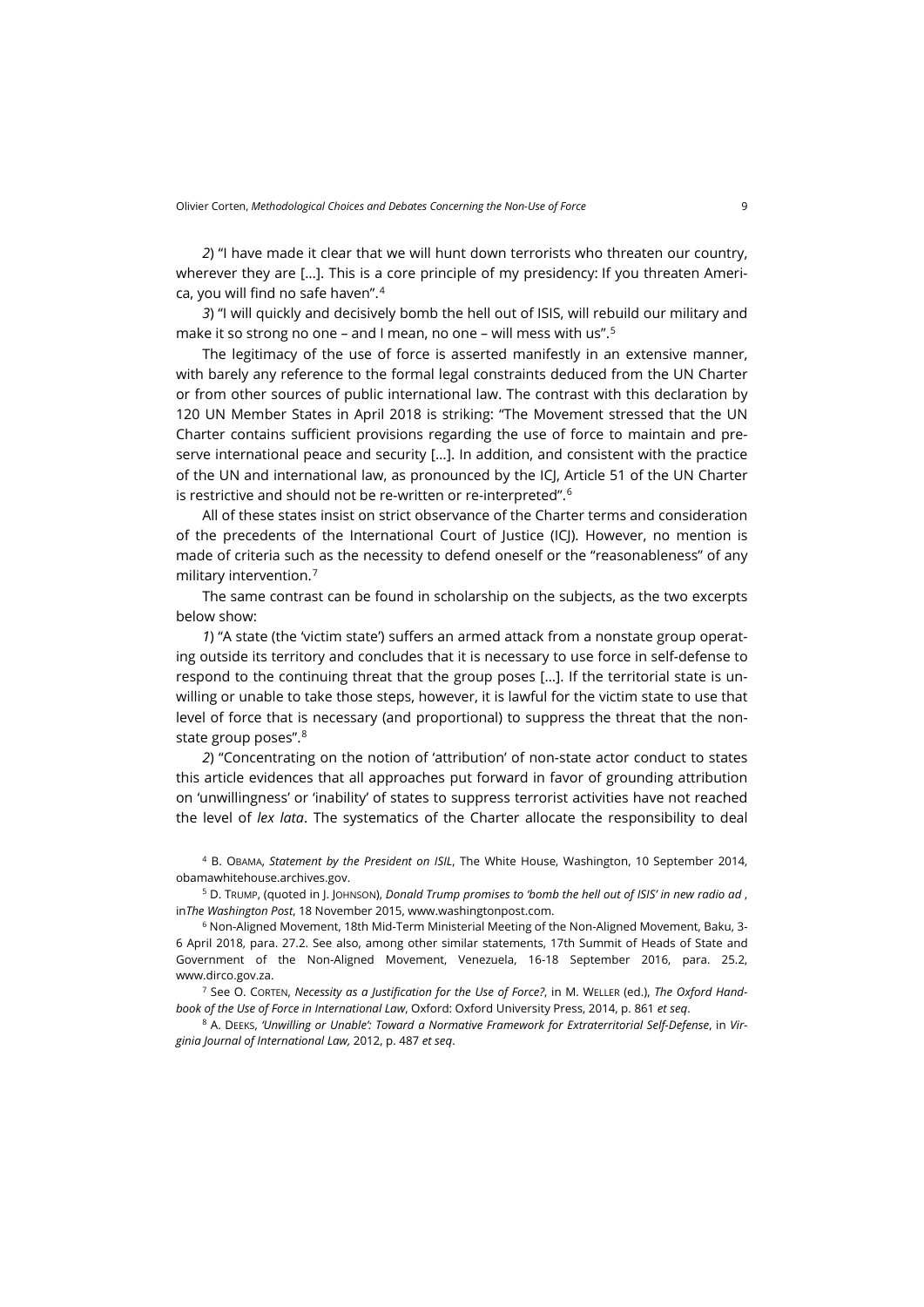with 'unwilling or unable' states to the Security Council. Even if the Security Council is paralyzed and fails to act, 'armed enforcement actions' by states against non-state actors are as of current law not legal".[9](#page-3-0)

The first author reiterates fairly flexible criteria such as necessity or proportionality, which alone should guide interpretations as to the lawfulness of the use of force. The second prescribes a more stringent method; in order to act in self-defence within the territory of a state harbouring a non-state actor, it should first be ascertained that the latter's acts can indeed be attributed to that state. The mere fact that the state concerned is "unwilling or unable" to take action is not sufficient to make any action in selfdefence against it legitimate. In such an instance, the matter should be taken to the Security Council, pursuant to the UN Charter.

In short, in all discussions about the use of force we have a clash that can be considered on several levels.

*1*) Substantively, between a position underscoring the stringency of the prohibition and another position based on a more flexible and more extensive approach, tending to justify military action.<sup>[10](#page-3-1)</sup>

*2*) More theoretically or even philosophically, between a peace-making ideal of international law, that is sometimes characterized as utopian, and realism referring to the necessity to take account of states' vital interests at the risk of incidentally vindicating them.[11](#page-3-2)

*3*) Methodologically, between the references to classical sources of positive international law, such as the UN Charter, and the call for value-laden concepts such as "necessity" or "reasonableness".

As shall be explained below, positions need not necessarily match on all three levels. Although it is not frequent in practice, it is theoretically possible to defend an extensive position substantively and to use a rather restrictive method, $12$  and vice-versa.<sup>[13](#page-3-4)</sup> In the remainder of this exposition, the focus shall fall on the methodological aspects of

<span id="page-3-0"></span><sup>9</sup> P. STARSKI, *Right to self-defense, attribution and the non-State Actor – Birth of the "unable or unwilling" standard?*, in *Zeitschrift für ausländisches öffentliches Recht und Völkerrecht*, 2015, p. 455 *et seq*.

<span id="page-3-1"></span><sup>10</sup> See the topical examples of C. GRAY, *International Law and the Use of Force*, Oxford: Oxford University Press, 2018, and Y. DINSTEIN, *War, Aggression and Self-Defence*, Cambridge: Cambridge University Press, 2012.

<span id="page-3-2"></span><sup>11</sup> O. CORTEN, F. DUBUISSON, V. KOUTROULIS, A. LAGERWALL, *A Critical Introduction to International Law*, Bruxelles: Les éditions de l'Université de Bruxelles, 2019, p. 401 *et seq*.

<span id="page-3-3"></span><sup>12</sup> An illustration of the first possibility can be found in R. VAN STEENBERGHE, *La légitime défense en droit international*, in *Annuaire Français de Droit International*, 2012.

<span id="page-3-4"></span><sup>13</sup> Some studies by M.E. O'Connell can, to some extent, be considered as an illustration of this second possibility, see e.g. M.E. O'CONNELL, *Self-Defense against non-State Actors*, Cambridge: Cambridge University Press, 2019.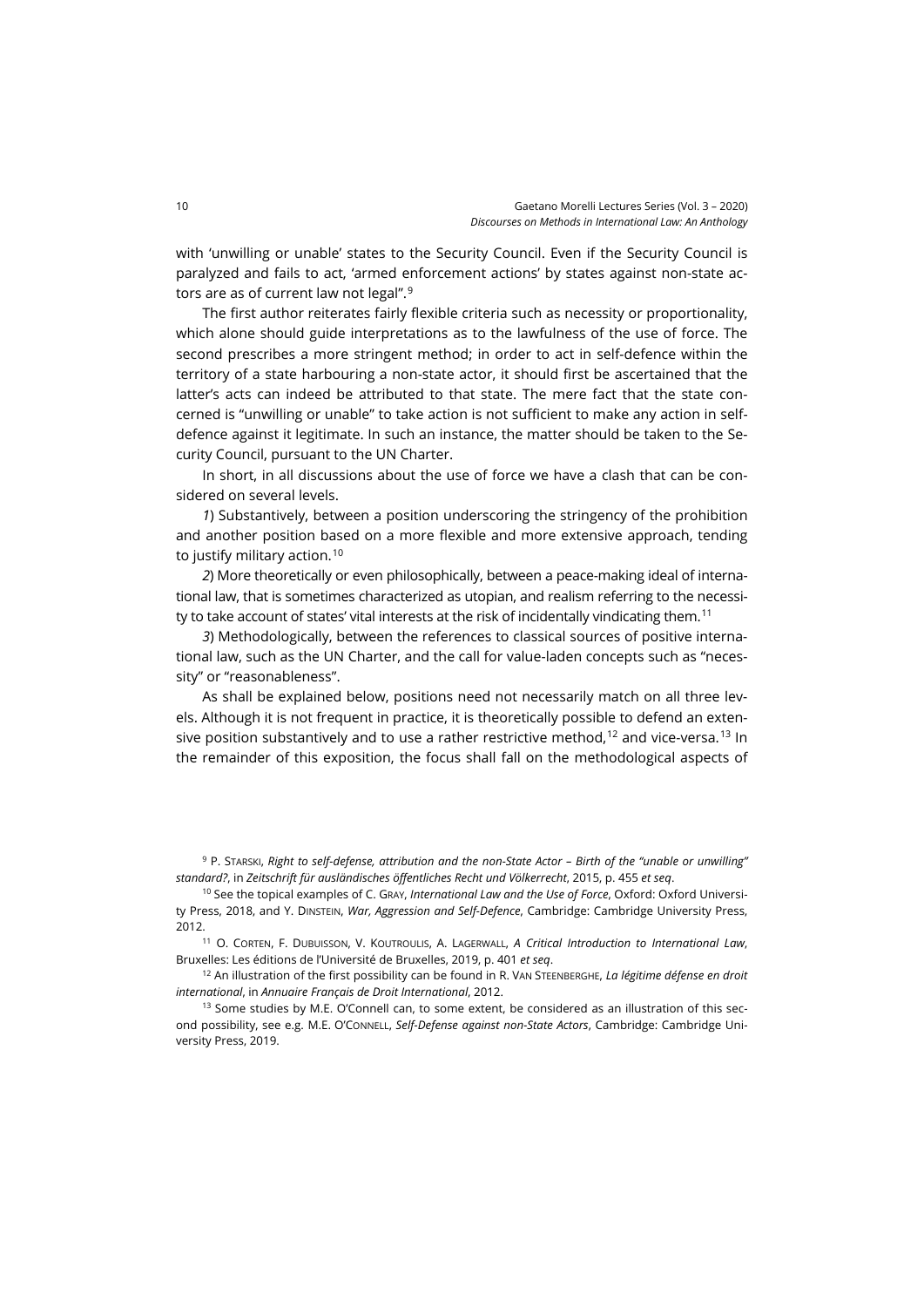the contrast between restrictive and extensive approaches to the non-use of force, alt-hough full account will be taken of the connections with substantive positions.<sup>[14](#page-4-0)</sup>

It is from this perspective that I reasoned in a paper published in 2005<sup>[15](#page-4-1)</sup> and then more fully some years later in chapter 1 of *Le droit contre la guerre*. [16](#page-4-2) Since then other publications have addressed this methodological two-way split, even if other terms are employed: Matthew Waxman draws a distinction between "balancers" and "bright-liners"[,17](#page-4-3) Tom Farer opposes "purists" and "eclectics",[18](#page-4-4) and others speak of "expansionists" and "re-strictivists".<sup>[19](#page-4-5)</sup> On reading these contributions, two caveats should be given from the outset.

First it would be pointless to establish any scientific rank order between these two approaches.<sup>[20](#page-4-6)</sup> The choice between them is primarily a philosophical, even a political one, and it may also be explained by cultural factors (the extensive approach in particular seems to reflect more a US culture whereas the restrictive approach is traditionally associated more closely with European legal culture).<sup>[21](#page-4-7)</sup> It cannot be claimed, for instance, that the restrictive approach is superior because it is more characteristic than the extensive approach of the case law of the ICJ, $^{22}$  $^{22}$  $^{22}$  since that would imply that this case law is scientifically superior, which is just one of many choices.<sup>[23](#page-4-9)</sup> As shall be seen, one might conversely, from an extensive viewpoint, give precedence to state practice over more classical sources of positive law, which again is a matter of choice that cannot be

<span id="page-4-0"></span><sup>14</sup> See G. KAJTAR, *Self-Defence Against Non-State Actors – Methodological Challenges*, in *Annales Universitatis Scientiarum Budapestinensis de Rolando Eotvos Nominatae: Sectio Iuridica*, 2013, p. 309.

<span id="page-4-1"></span><sup>15</sup> O. CORTEN, *The Controversies over the Customary Prohibition on the Use of Force: A Methodological Debate*, in *European Journal of International Law*, p. 803 *et seq*.

<sup>16</sup> English version in O. CORTEN*, The Law Against War,* Oxford: Hart Pub., 2010, p. 4 *et seq*.

<span id="page-4-3"></span><span id="page-4-2"></span><sup>17</sup> M.C. WAXMAN*, Regulating resort to force: Form and substance of the UN Charter regime*, in *European Journal of International Law*, 2013, p. 151 *et seq.*

<span id="page-4-4"></span><sup>18</sup> T. FARER, *Can the United States Violently Punish the Assad Regime? Competing Visions (including that of Anthony d'Amato) of the Applicable International Law*, in *American Journal of International Law*, 2014, pp. 702- 704.

<span id="page-4-5"></span><sup>19</sup> J. KAMMERHOFER, *Introduction: The Future of Restrictivist Scholarship on the Use of Force*, in *Leiden Journal of International Law*, 2016, p. 13.

<span id="page-4-6"></span><sup>20</sup> D. KLEIMANN, *Positivism, the New Haven School and the Use of Force in International Law*, in *BSIS Journal of International Studies*, p. 27 *et seq.*; see generally about the impossibility of 'proving' the superiority of one method or approach of international law O. CORTEN, *Méthodologie du droit international public*, Bruxelles: Editions de l'Université de Bruxelles, 2017, p. 41.

<span id="page-4-7"></span><sup>21</sup> W.C. BANKS, E.J. CRIDDLE, *Customary Constraints on the Use of Force: Article 51 with an American Accent*, in *Leiden Journal of International Law*, 2016, p. 67 *et seq.*; J. KAMMERHOFER, *Introduction*, cit., pp. 15-16; see also, focusing on the policy-makers, I.H. DAALDER, *The Use of Force in a Changing World–US and European Perspectives*, in *Leiden Journal of International Law*, 2003, p. 171 *et seq*.

<span id="page-4-8"></span><sup>22</sup> G. PALMISANO, *Determining the Law on the Use of Force: The ICJ and Customary Rules on the Use of Force*, in E. CANNIZZARO, P. PALCHETTI (eds), *Customary International Law on the Use of Force: a Methodological Approach*, Leiden: Brill, 2005, p. 197 *et seq.*

<span id="page-4-9"></span><sup>23</sup> O. CORTEN, *Le positivisme juridique aujourd'hui: science ou science fiction?*, in *Revue québécoise de droit international*, 2016, pp. 39-40. See R. VAN STEENBERGHE, *The Law of Self-Defence and the New Argumentative Landscape on the Expansionists' Side*, in *Leiden Journal of International Law*, 2016, p. 48.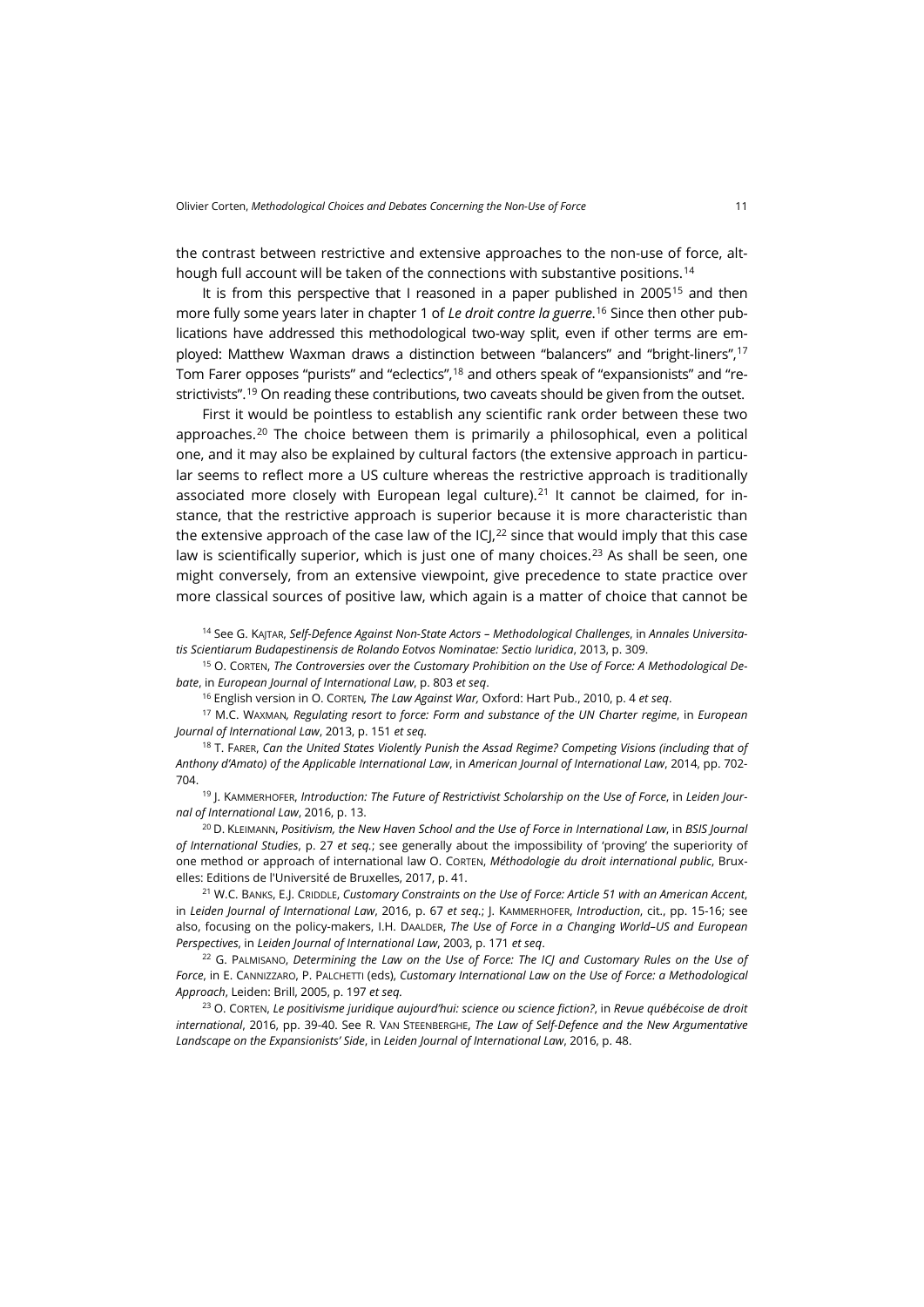readily made objective. Besides, it would be sticking one's neck out to claim that either approach prevails because it is supposedly best able to ensure peace and security, which are the essential purposes of the UN Charter. The restrictive approach is often legitimized in this way, by underscoring the bellicose tendencies that seem to go along with overly flexible interpretations. By contrast, the extensive approach sets itself up as being the more able to effectively counter the risks of destabilization of international relations generated by certain states or groups that directly or indirectly challenge international security. Only a broader conception of self-defence is purportedly suitable for achieving the peace-making objectives of international law.<sup>[24](#page-5-0)</sup> Here again, one may be more or less convinced by one or other of these approaches but, scientifically, it would be an intricate matter, not to say an impossible task to prove the validity of the arguments made by either side. It remains for commentators to specify the approach that is given precedence, so as to relativize their arguments. For my own part, and as I have explained elsewhere, $25$  the reading of my works leaves no doubt about my categorization; one author has even labelled me as a "restrictivist *pur sang*".[26](#page-5-2)

Next, it is generally accepted that the point in studying this divide is primarily to en-sure a better understanding of the debates about the non-use of force.<sup>[27](#page-5-3)</sup> One cannot fully understand – and therefore respond to – a study of *jus contra bellum* without taking into account the specific features of the legal and methodological approach it reveals. Reference to the wording of Art. 51 of the Charter or to ICJ case law will not have the same scope when addressing a "restrictivist", who will probably respond by interpreting those sources in turn, or an "extensionist", who will tend more to set them aside and prefer instead considerations relating to the spirit of the law or more openly politi-

<span id="page-5-0"></span><sup>24</sup> Thus, according to J.N. Moore, "Of particular importance, for *jus ad bellum* as a normative principle to inhibit aggression, as is the very purpose of the norm, it must differentially impose costs on the aggression it seeks to deter. If, to the contrary, it treats aggression and defense equally, by failing to effectively differentiate between them, or even worse, it effectively favors aggression by ignoring an aggressive attack while condemning a defensive response, then it will have turned this central normative principle into a cipher. Like an autoimmune disease, it will have turned the international order's own immune system against itself, thus encouraging aggression. Moreover, international institutions effectively ignoring aggression while condemning defense – thus supporting an inverse of the critically important principle banning use of force as a modality of change – will themselves inevitably be harmed as they, in turn, undermine the rule of law"; J.N. MOORE, *Jus ad Bellum before the International Court of Justice*, in *Virginia Journal of International Law*, 2011, pp. 904-905.

<span id="page-5-1"></span><sup>25</sup> O. CORTEN, *The Law Against War*, cit., pp. 1-2; O. CORTEN, *Regulating Resort to Force. A Reply to Matthew C. Waxman from a 'Bright-Liner'*, in *European Journal of International Law*, 2013, p. 191 *et seq*.

<span id="page-5-2"></span><sup>26</sup> A. DE HOOGH, *Restrictivist reasoning on the ratione personae dimension of armed attacks in the post 9/11 world*, in *Leiden Journal of International Law*, 2016, p. 41.

<span id="page-5-3"></span><sup>27</sup> Thus, as enunciated by A. Bianchi, "the current difficulties in determining the exact contours of the international legal regulation of the use of force would greatly benefit from a reflexive consideration, by all relevant actors, of some methodological aspects underlying the legal discourse on the use of force"; A. BIANCHI, *The international regulation of the use of force: The politics of interpretative method*, in *Leiden Journal of International Law*, 2009, p. 284.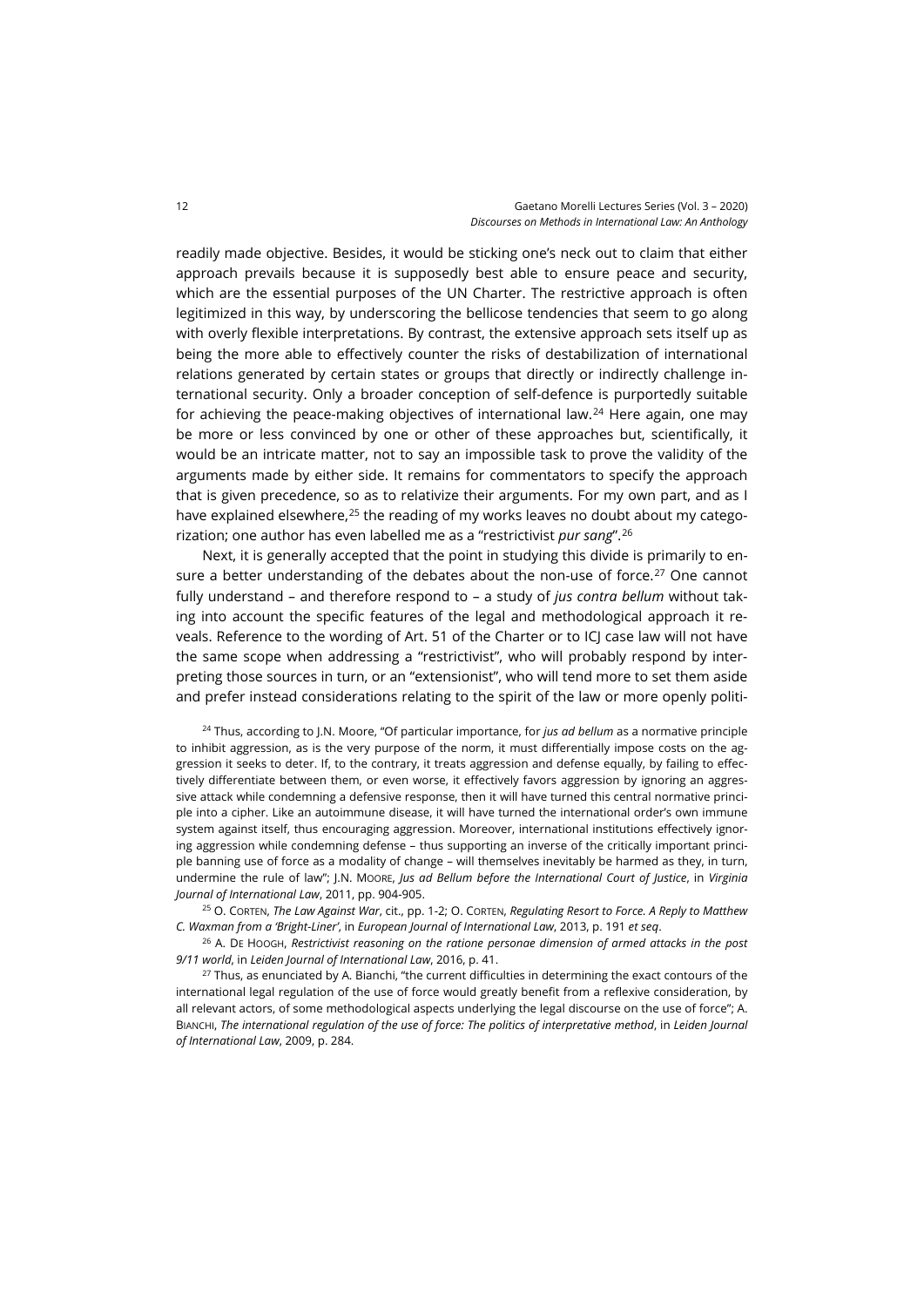cal arguments or moral values. $28$  It should be noted incidentally that it would be pointless to claim to escape from any considerations of this sort in the name of a form of pragmatism that is refractory to any theoretical thinking: "Practitioners, even when not conscious of it, always presuppose 'a theory' or 'a method'. It is against the backdrop of theory and method, whatever they may be, that they provide their choices with the necessary level of credibility and persuasiveness required by the players of the game".[29](#page-6-1)

In other words, it is certainly not by denying it that we shall be able to settle the problem. In this sense, the objective of this contribution is to understand that, beyond debate on the substance of the matter, there are invariably divergences as to the approach taken, which relate to international custom and to the principles of interpretation of international law (section II). After evoking both these facets of the methodological debate, we shall briefly illustrate the latter by taking up the two particularly controversial substantive issues of self-defence and of the right of humanitarian intervention (section III). We shall continue by reading and interpreting a few excerpts from scholarship that show it is sometimes difficult to categorize an author or even a single study within one or other of the approaches in question (section IV). Lastly, we shall question, from a dynamic and prospective perspective, whether these recent years have seen significant or even radical change in the extensive approach (section V).

As stated, I have already dealt with this issue in earlier writings, which were based mostly on material covering the scholarship of the first half of the 2000s. At that time, which was marked by 9/11 and the beginnings of the "War on Terror" in Afghanistan and then by the war conducted in Iraq without specific authorization from the Security Council, particularly sharp controversy developed about the meaning or even the con-tinued existence of the rules prohibiting the use of force.<sup>[30](#page-6-2)</sup> The remainder of this contribution shall draw on publications from the 2010s, in the context of conflicts like those in Iraq, Syria, or Ukraine. Again, the stringency of the rules prohibiting the use of force has been called into question in the name of considerations relating both to security and to observance of human rights and humanitarian law. As shall be seen, the divide between the extensive and restrictive approaches to *jus contra bellum* has again been apparent, whether with respect to considerations of customary law or the question of the interpretation of treaties.

<span id="page-6-2"></span><span id="page-6-1"></span><span id="page-6-0"></span><sup>30</sup> See M.J. GLENNON, *The Fog of Law: Pragmatism, Security, and International Law*, Palo Alto: Stanford University Press, 2010.

<sup>28</sup> Compare P. STARSKI, *Right to self-defense*, cit., and A. DEEKS, *'Unwilling or Unable'*, cit.

<sup>29</sup> A. BIANCHI, *The international regulation of the use of force*, cit., p. 285.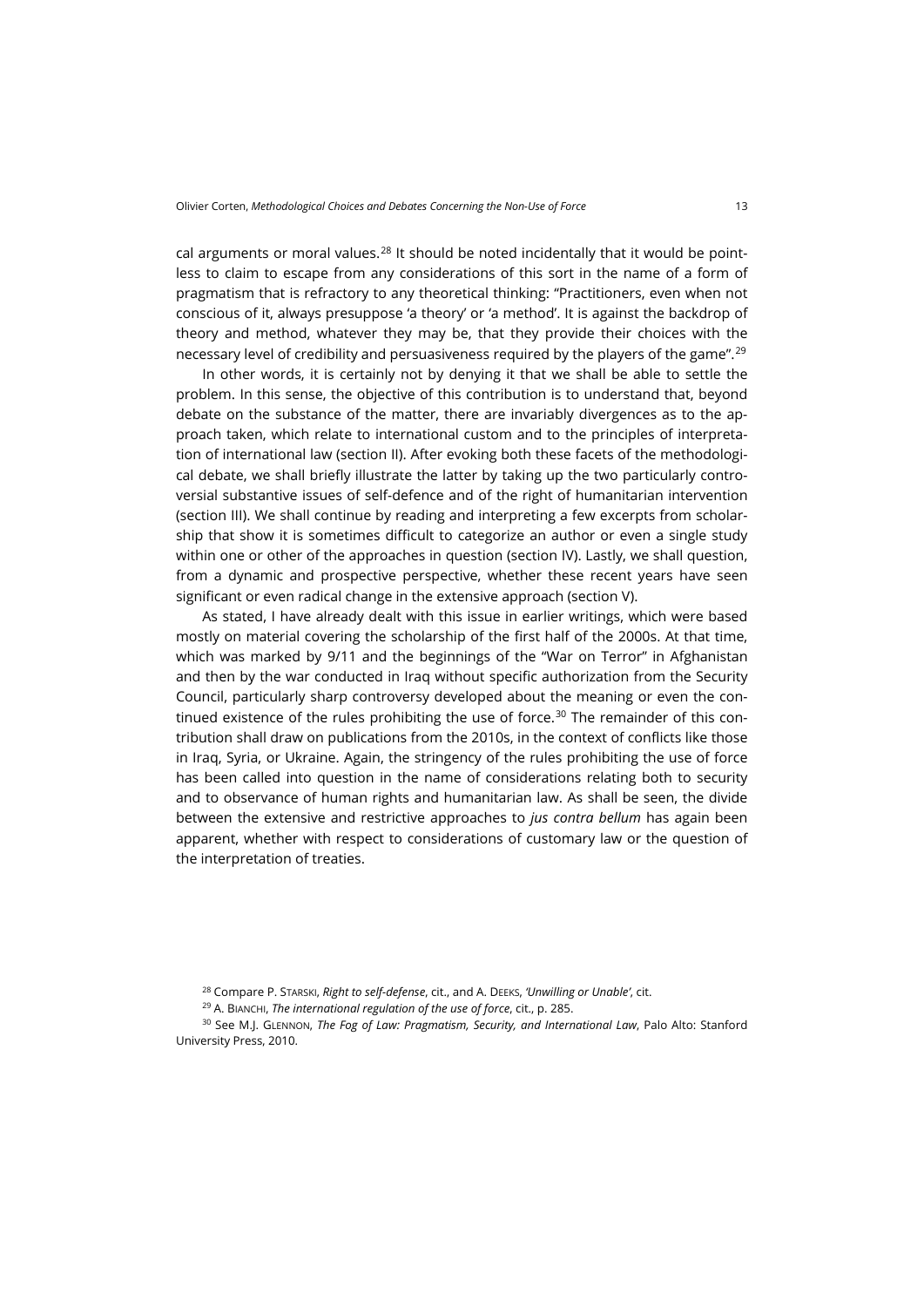## II. The extensive v. restrictive approach: customary law and the interpretation of treaties

The *jus contra bellum* is a regime that ultimately relies on just a few treaty-based rules in the Charter: Art. 2, para. 4, lays down a general principle of prohibition while Art. 51 and Chapter VII provide for "exceptions" (a term that shall be given precedence from a restrictive perspective) or certain rights to use force (to use a more extensive terminology, aimed at presenting self-defence as a sovereign right rather than an exceptional situation). It is therefore a matter of a body of rules that is little developed in treaties and that can only be supplemented by limited case law.<sup>[31](#page-7-0)</sup> These particularities set it apart from other areas of international law in which there are a great many instruments and precedents, such as WTO law or human rights. In this context, most of the methodological reflections relating to the non-use of force bear traditionally on the scope of precedent, $32$  whether with respect to custom, which has a central position, or to the interpretation of treaties, which also includes essential consideration of practice.

Before developing the analysis, we must first emphasize a fundamental distinction between the two approaches.

*1*) From an extensive perspective, there will be a tendency to associate legitimacy and legality and to move away from a positivist or formalistic perspective. So there is nothing to exclude referring to "natural law",<sup>[33](#page-7-2)</sup> that should be associated with the central criterion of necessity: "Necessity as a general proposition in *jus ad bellum* is best understood as a prohibition against use of force except in protection of major values".[34](#page-7-3) Finally, it is all about applying "most comprehensive and fundamental test of all law, reasonableness in a particular context".[35](#page-7-4)

*2*) A restrictive perspective relies by contrast on a positivist underpinning.[36](#page-7-5) In this sense, "the methodological option underlain by this approach is to consider that legality

<span id="page-7-0"></span><sup>31</sup> International Court of Justice: *Military and paramilitary activities in and against Nicaragua* (Nicaragua v. United States of America), judgment of 27 June 1986; *Armed Activities on the Territory of the Congo* (Democratic Republic of the Congo v. Uganda), judgment of 19 December 2005; and to a lesser extent *Legality of the Threat or Use of Nuclear Weapons*, Advisory Opinion of 8 July 1996; *Oil Platforms* (Islamic Republic of Iran v. United States of America), judgment of 6 November 2003; *Legal Consequences of the Construction of a Wall in the Occupied Palestinian Territory*, Advisory Opinion of 9 July 2004; *Accordance with International Law of the unilateral declaration of independence in respect of Kosovo*, Advisory Opinion of 22 July 2010.

<span id="page-7-1"></span><sup>32</sup> T. RUYS, O. CORTEN, A. HOFER, *Introduction: The Jus Contra bellum and the Power of Precedent*, in T. RUYS, O. CORTEN, A. HOFER (eds), *The use of force in international law: a case-based approach*, Oxford: Oxford University Press, 2018, p. 1 *et seq.*; R. VAN STEENBERGHE, *The Law of Self-Defence*, cit., p. 58.

<sup>33</sup> J.D. OHLIN, *The Doctrine of Legitimate Defense*, in *International Law Studies*, 2015, p. 120.

<sup>34</sup> J.N. MOORE, *Jus ad Bellum before the International Court of Justice*, cit., p. 915.

<sup>35</sup> *Ibid.*, p. 916.

<span id="page-7-5"></span><span id="page-7-4"></span><span id="page-7-3"></span><span id="page-7-2"></span><sup>36</sup> A. ORAKHELASHVILI, *Changing jus cogens through State practice? The case of the prohibition of the use of force and its exceptions*, in M. WELLER (ed.), *The Oxford Handbook on the Use of Force*, Oxford: Oxford University Press, 2012, pp. 174-175.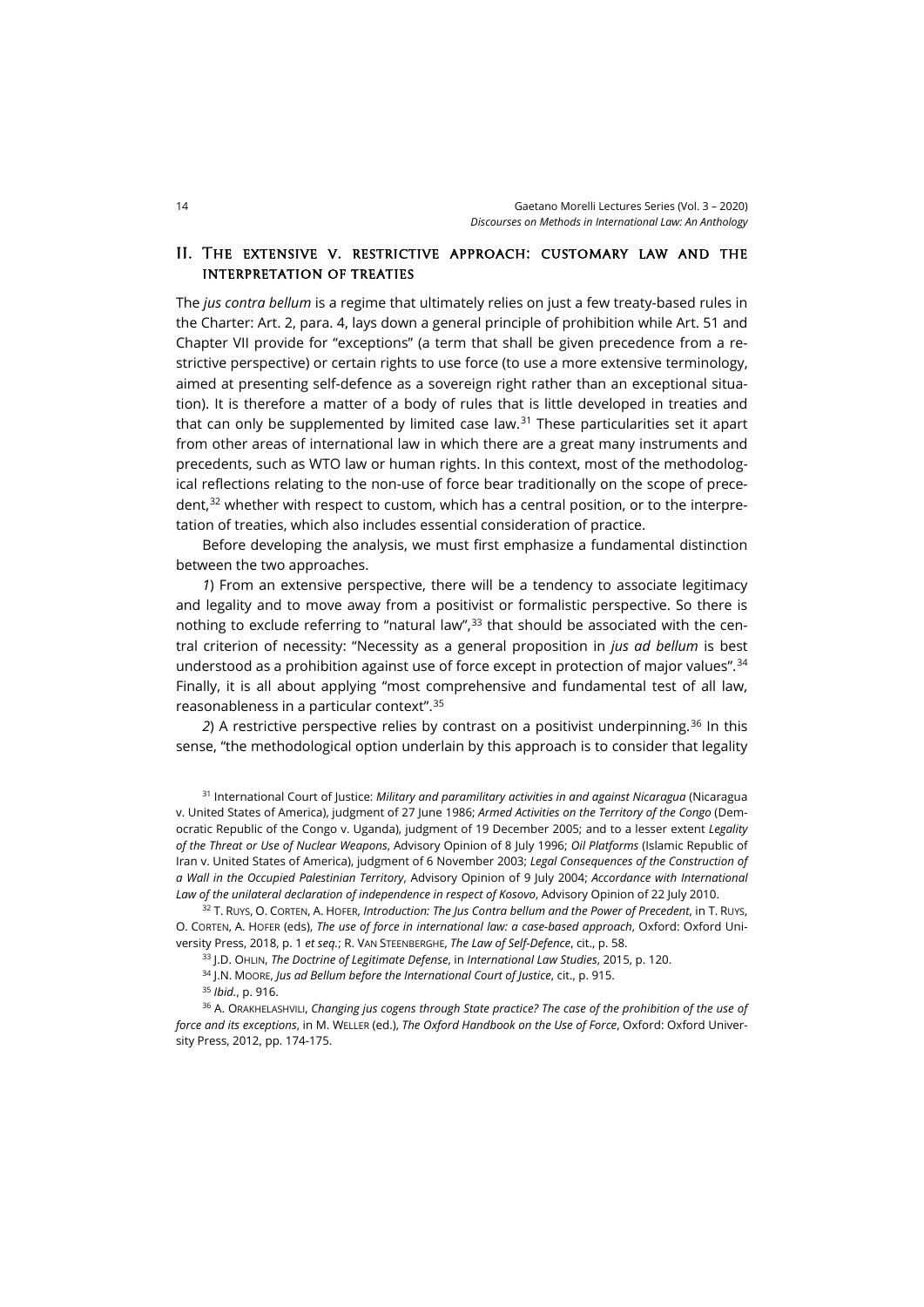and legitimacy pertain to two analytical registers which, although not formally water-tight, remain irreducibly separate by nature".<sup>[37](#page-8-0)</sup> The conclusions of this type of study claim therefore to be valid only if "one keeps to positive law, as expressed through that "mouthpiece" of international law, the International Court of Justice".[38](#page-8-1)

This divergence of views must be clearly understood in order to address the question of custom as well as the question of interpretation.

#### ii.1. Non-use of force and customary law: which method?

The distinction between the two main ways of dealing with custom when contemplating a question of the use of force may be illustrated by the table below.<sup>[39](#page-8-2)</sup> It is designed to set out the differences between approaches and it goes without saying that most of positions actually taken fall between the two and cannot necessarily be immediately and categorically classified.[40](#page-8-3) Even so, as I see it, such a schema can provide a better understanding of the debates about the customary regime of the prohibition of the use of force.

|                              | <b>Extensive approach</b>                                       | Restrictive approach                            |
|------------------------------|-----------------------------------------------------------------|-------------------------------------------------|
| Legal status of custom       | Main Source                                                     | Treaty Law & Customary Law<br>on the same level |
|                              | Policy-oriented perspective                                     | Formalist perspective                           |
| <b>Constitutive elements</b> | Practice (main element)                                         | Opinio Juris (main element)                     |
|                              | Rapid evolution                                                 | Progressive evolution                           |
|                              | Role of "custom pioneers" (like USA<br>or other Western States) | <b>Equality Between States</b>                  |

TABLE 1.

The distinction between the two approaches is marked therefore both with respect to the status of custom and to the way its constitutive elements are viewed.

First, with respect to the *status of custom*, the differences in approach are radical.

An extensive approach will tend to see custom as the main source of law against which the lawfulness of any use of force should be gauged. The wording of the Charter should therefore take a back seat behind the way it has been implemented in actual

<span id="page-8-0"></span><sup>37</sup> N. HAJJAMI, *De la légalité de l'engagement militaire de la France en Syrie*, in *Revue du Droit Public*, 2017, p. 152 (our translation).

<span id="page-8-3"></span><span id="page-8-2"></span><span id="page-8-1"></span><sup>38</sup> F. LATTY, *Le brouillage des repères du jus contra bellum. A propos de l'usage de la force par la France contre Daech*, in *Revue générale de droit international public*, 2016, p. 21 (our translation).

<sup>39</sup> See also O. CORTEN, *The Law Against War*, cit., p. 6.

<sup>40</sup> See *infra*, section IV.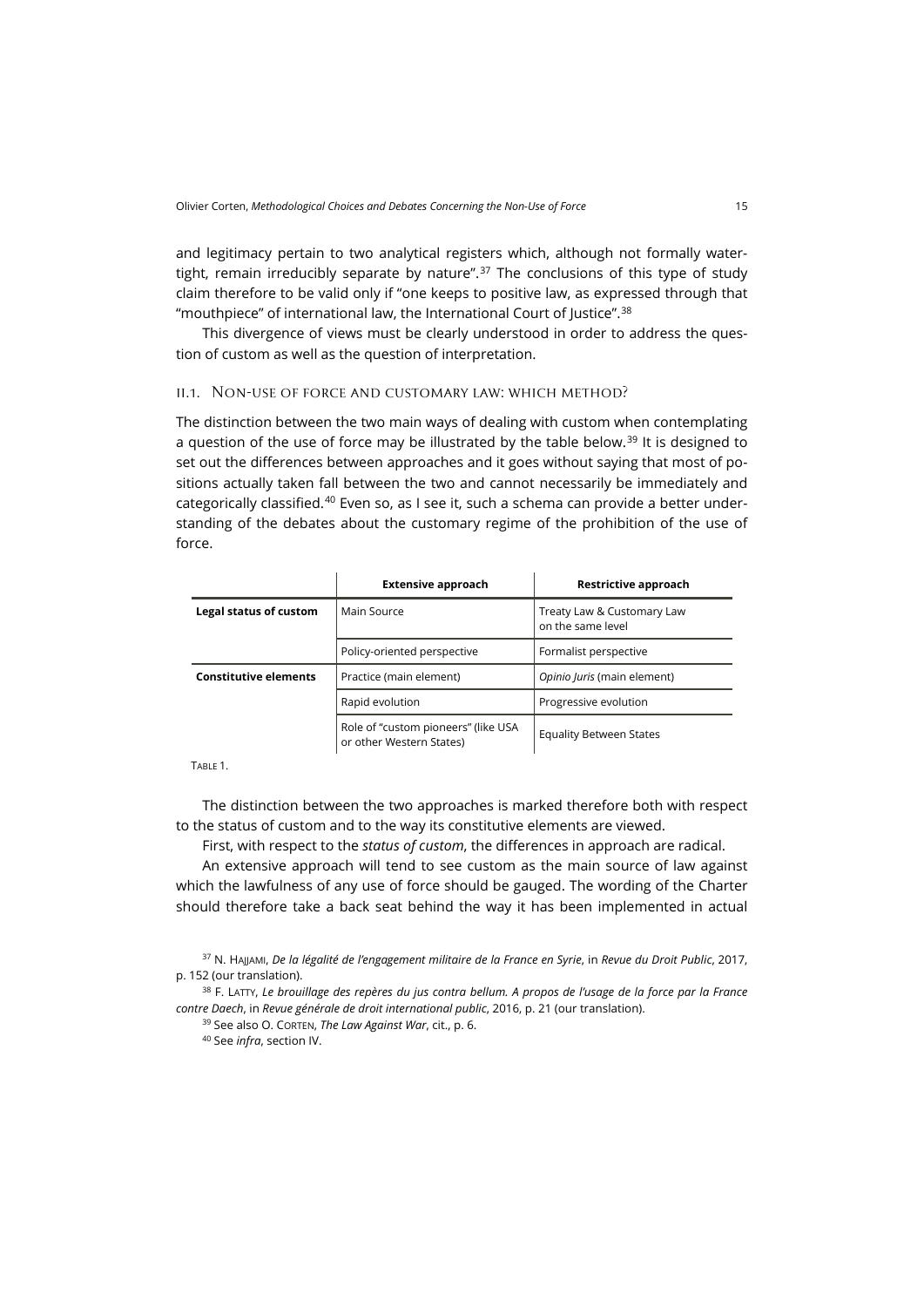practice.[41](#page-9-0) Custom would make it possible to adapt the rules on the use of force, initially designed in 1945, to the new necessities arising from the continuing development of international relations: "the credibility of the law depends ultimately upon its ability to address effectively the realities of contemporary threats".[42](#page-9-1) Allowance should therefore be made for political or even ethical requirements rather than hanging on regardless to overly formal reasoning that is detached from reality.<sup>[43](#page-9-2)</sup>

A restrictive approach views custom as one source among others but a source that can certainly not be thought of as superior to treaty law. When it comes to the use of force, allowance for the wording of the Charter must be made to fit with customary practices that have developed since the Charter came into force. The required standard is purportedly very high insofar as prohibition of the use of force is a matter of mandatory law.[44](#page-9-3) Any change to the rule would not be excluded, provided it could be grounded on varied and repeated precedents as well as sound legal sources and not just on political or moral considerations.[45](#page-9-4) This sets aside "the 'what is reasonable' school, or the 'something-must-be-done' school".[46](#page-9-5)

By the same logic, the two approaches ought therefore to be carefully told apart with respect to the *constitutive elements of custom*.

The extensive approach will emphasize practices and the real situation on the ground: "Particularly in this area of law, it is important that principle should be sensitive to the practical realities of the circumstances that it addresses".[47](#page-9-6) Obviously this does not mean that the justificatory discourse of states (especially intervening states) is ignored but that it will always come in support of practice (or even as a constituent component of it).[48](#page-9-7) The point that military interventions have actually and regularly occurred would in any event be the sign of a softening of the prohibition of the use of force, which might come about quite quickly: "Usually, customary international law changes slowly over many decades. But sometimes, world events are such that cus-tomary international law develops quite rapidly".<sup>[49](#page-9-8)</sup> This swift change might be achieved via the Security Council which, without authorizing military interventions, can legitimize

<span id="page-9-0"></span><sup>41</sup> M.P. SCHARF, *How the war against ISIS changed international law*, in *Case Western Reserve Journal of International Law*, 2016, p. 36 *et seq.*

<span id="page-9-2"></span><span id="page-9-1"></span><sup>42</sup> D. BETHLEHEM, *Principles relevant to the scope of a State's right to self-defense against an imminent or actual armed attack by nonstate actors*, in *American Journal of International Law*, 2012, p. 4.

<sup>43</sup> See R. VAN STEENBERGHE, *The Law of Self-Defence*, cit., pp. 54-55.

<sup>44</sup> A. ORAKHELASHVILI, *Changing jus cogens through State practice?*, cit., pp.157-175.

<sup>45</sup> *Ibid.,* p. 174; N. HAJJAMI, *De la légalité de l'engagement militaire de la France en Syrie*, cit., p. 152.

<span id="page-9-8"></span><span id="page-9-7"></span><span id="page-9-6"></span><span id="page-9-5"></span><span id="page-9-4"></span><span id="page-9-3"></span><sup>46</sup> C. GRAY, *The Limits of Force*, in *Collected Courses of the Hague Academy of International Law*, Leiden: Brill, 2016, p. 109.

<sup>47</sup> D. BETHLEHEM, *Principles relevant to the scope of a State's right to self-defense,* cit., p. 4.

<sup>48</sup> See R. VAN STEENBERGHE, *The Law of Self-Defence,* cit., pp. 56-57.

<sup>49</sup> M.P. SCHARF, *How the war against ISIS changed international law*, cit., pp. 4 and 11.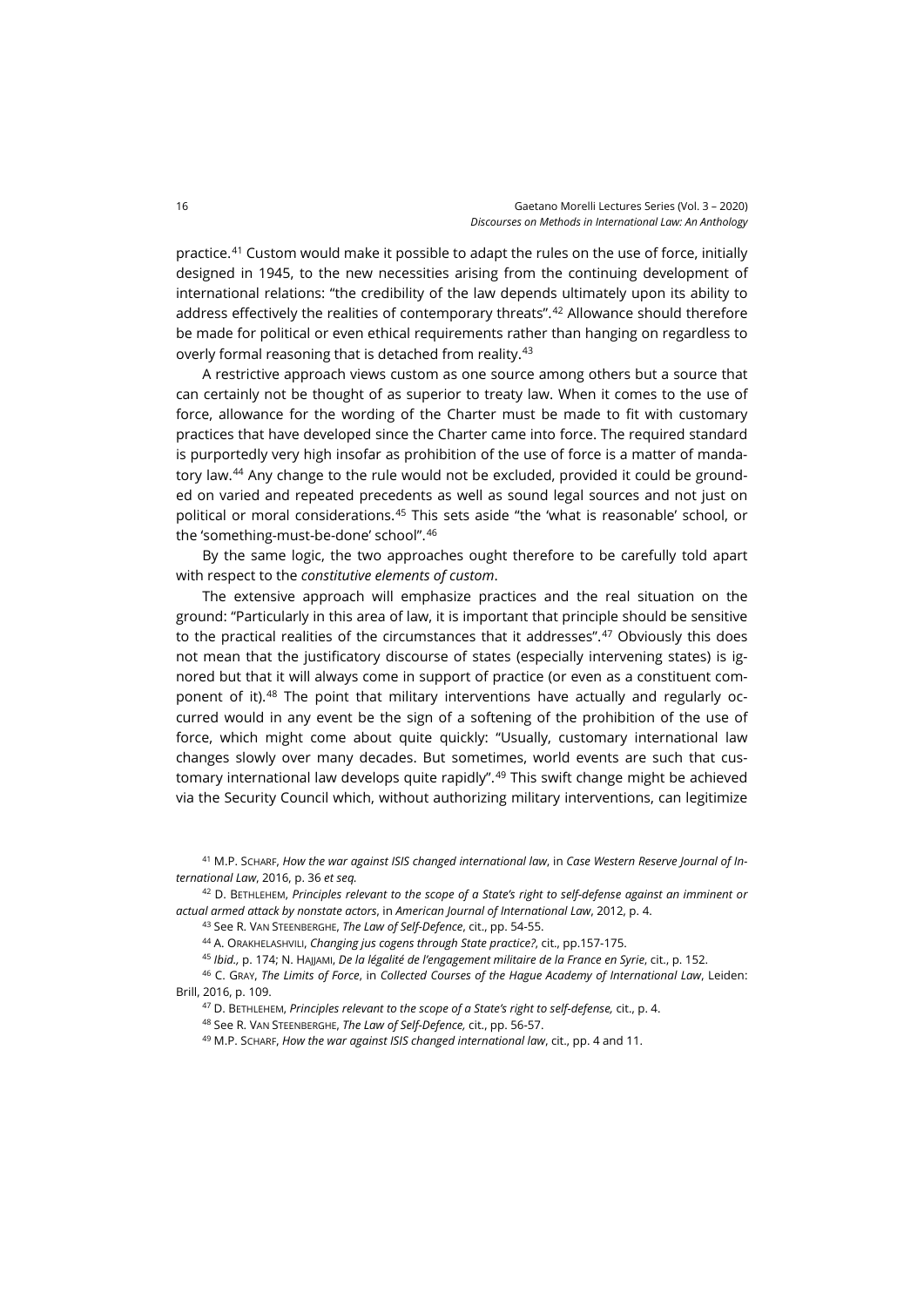them.[50](#page-10-0) In this context, the preponderant status of some states, referred to as "custom pioneers",[51](#page-10-1) that is, primarily the United States and its allies, should be accepted and acknowledged. Those states play a leading part in the formation of custom since they are the states best placed to ensure actual compliance with international law (their power being an asset and not a failing) and to embody a degree of democratic legitimacy. By comparison, states like Russia, China, or most Third World states, are supposedly too weak or have too little legitimacy to deserve being granted equivalent standing.

A restrictive approach will tend instead to give precedence to legal discourse over facts and to see this as the only way to maintain the integrity of international law. In this way, when a state resorts to the use of force contrary to the Charter but invokes an exception contained in the Charter, this strengthens rather than weakens the legal regime of the Charter.[52](#page-10-2) Practice would be meaningless unless associated with the expression of a new *opinio juris*: "'state practice' is not self-fulfilling or self-explanatory", "*opinio juris* is crucial".<sup>[53](#page-10-3)</sup> As the ICJ stated, for the rule to change, the intervening powers would have to rely on some new justification that was originally excluded by the Charter and this new justification be accepted by all the other UN member states.<sup>[54](#page-10-4)</sup> On the side of the intervening states, the claim should be expressed in clear legal terms: "[t]he changing allusion to multiple justification casts doubt on the validity of all related claims".[55](#page-10-5) As for third states, it is not enough to point to their remaining silent and inferring general acceptance from that: "toleration of practice is not the same as acceptance of its legality".[56](#page-10-6) The principle of equal sovereignty would rule out favouring one or other category of state and thereby consecrating the primacy of power over law.[57](#page-10-7) Law could therefore only evolve gradually and by means of "unambiguous and widespread acceptance and recognition".[58](#page-10-8) In view of the mandatory status of *jus contra bellum*, an agreement of the "international community of states as a whole" would indeed have to be secured.<sup>[59](#page-10-9)</sup> From this perspective, although Security Council resolutions may obviously have legal effects in a specific instance, they could not as such suffice to conclude that custom had evolved.

<span id="page-10-0"></span><sup>50</sup> G. H. FOX*, Invitations to intervene after the Cold War: Toward a new collective model*, in A. PETERS, C. MARXSEN (eds.), *Intervention by Invitation*, Cambridge: Cambridge University Press, forthcoming.

<sup>51</sup> M.P. SCHARF, *How the war against ISIS changed international law*, cit., p. 11.

<span id="page-10-2"></span><span id="page-10-1"></span><sup>52</sup> O. CORTEN, *The Russian Intervention in the Ukrainian Crisis: was jus contra bellum 'confirmed rather than weakened'?*, in *Journal on the Use of Force and International Law*, 2015, p. 17 *et seq.*

<sup>53</sup> A. ORAKHELASHVILI, *Changing jus cogens through State practice?*, cit., pp. 159 and 158.

<span id="page-10-5"></span><span id="page-10-4"></span><span id="page-10-3"></span><sup>54</sup> O. CORTEN, *Breach and evolution of the international customary law on the use of force*, in E. CANNIZZARO, P. PALCHETTI (eds), *Customary International Law on the Use of Force*, cit., p. 119 *et seq*.

<sup>55</sup> A. ORAKHELASHVILI, *Changing jus cogens through State practice?*, cit., pp.169.

<sup>56</sup> *Ibid.*, p. 171.

<sup>57</sup> C. GRAY, *The Limits of Force*, cit., p. 103.

<span id="page-10-9"></span><span id="page-10-8"></span><span id="page-10-7"></span><span id="page-10-6"></span><sup>58</sup> C. HENDERSON, *The Use of Force and International Law*, Cambridge: Cambridge University Press, 2018, p. 26.

<sup>59</sup> *Ibid.*, p. 25; A. ORAKHELASHVILI, *Changing jus cogens through State practice?*, cit., p. 158.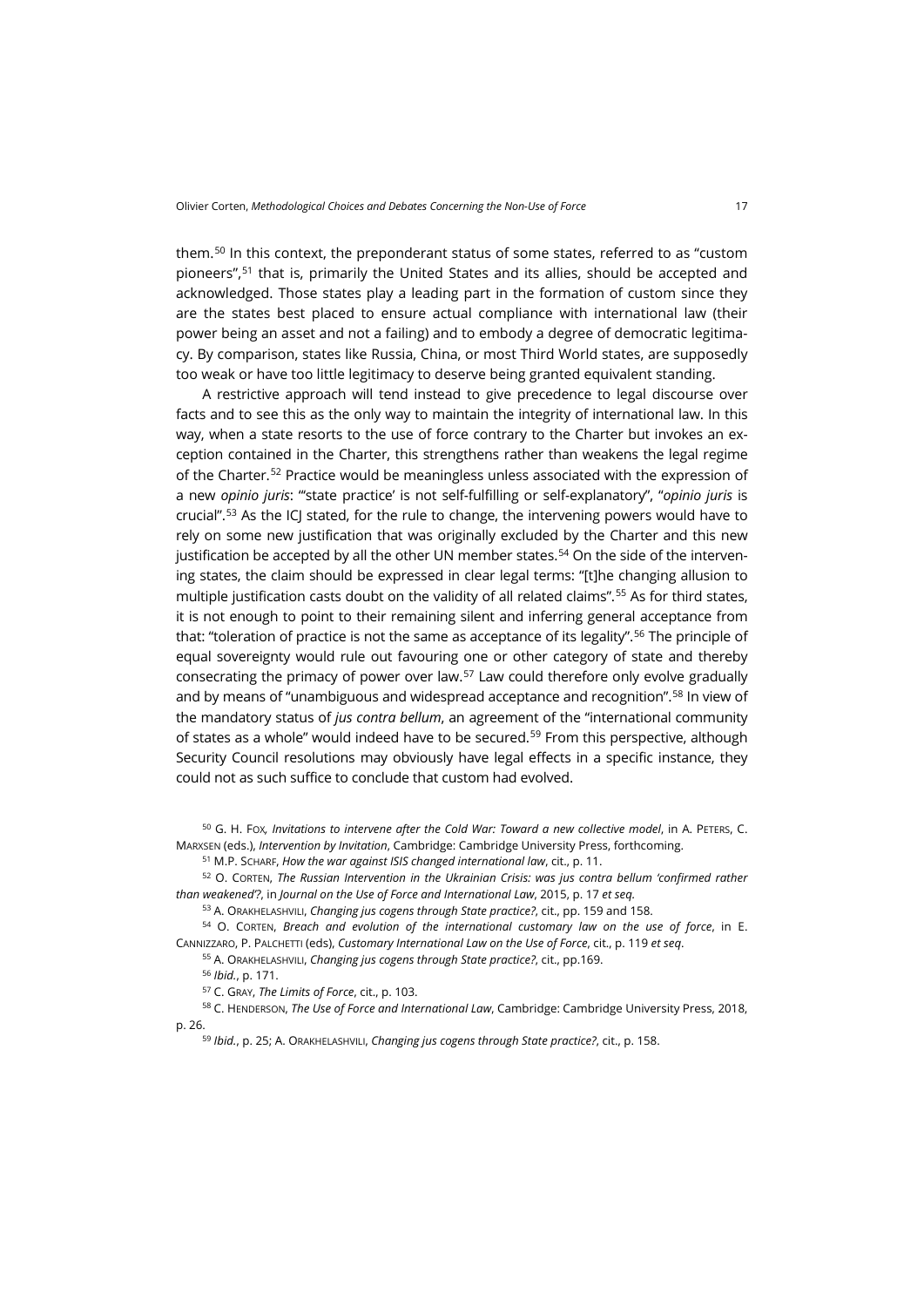As can be seen, there are many differences reflecting radically different legal – and beyond that theoretical and philosophical – approaches. In this way, beyond the substantive positions that are defended, the methodology used to establish a customary rule seems to open the way to various possibilities, some of them extensive and others more restrictive. The International Law Commission's development of principles for the establishment of customary law is not of a nature to limit those possibilities inasmuch as the principles themselves are broad enough to leave considerable leeway for whoev-er interprets them.<sup>[60](#page-11-0)</sup> And in this respect, broader reference may be made to the principles of treaty interpretation which also open up the path to different and potentially opposing approaches.

#### ii.2. Non-use of force and treaty interpretation: which method?

In addition to its Art. 32 on supplementary means of interpretation such as preparatory work, and Art. 33, which refers to issues of translation assuming several official languages are used, Art. 31 of the 1969 Vienna Convention on the Law of Treaties (VCLT) sets out various means that must be fitted together to reflect a "general rule of interpretation":

"1. A treaty shall be interpreted in good faith in accordance with the ordinary meaning to be given to the terms of the treaty in their context and in the light of its object and purpose […].

3. There shall be taken into account, together with the context:

(*a*) any subsequent agreement between the parties regarding the interpretation of the treaty or the application of its provisions;

(*b*) any subsequent practice in the application of the treaty which establishes the agreement of the parties regarding its interpretation;

(*c*) any relevant rules of international law applicable in the relations between the parties.

4. A special meaning shall be given to a term if it is established that the parties so intended".

Other than the specificities of these various means, in essence, three approaches to interpretation are be found.<sup>[61](#page-11-1)</sup> The first is literal; it involves beginning with the "ordinary meaning" or "special meaning" of the relevant articles based on the text and therefore on the vocabulary used as well as the usual rules of grammar. The second is teleological; consideration of the "object and purpose" of the rule being interpreted must enable the rule to be adapted to the changes in the political context and the changing spirit of international law. The third is pragmatic: it is centred on the way in which the rule has actually been interpreted by the various states parties to the treaty so as to come to an

<span id="page-11-1"></span><sup>61</sup> O. CORTEN, F. DUBUISSON, V. KOUTROULIS, A. LAGERWALL, *A Critical Introduction to International Law*, cit., pp. 49-50.

<span id="page-11-0"></span><sup>60</sup> International Law Commission, Identification of Customary International Law. Draft Conclusions annexed to General Assembly Resolution 73/203, 20 December 2018, UN Doc. A/RES/73/203.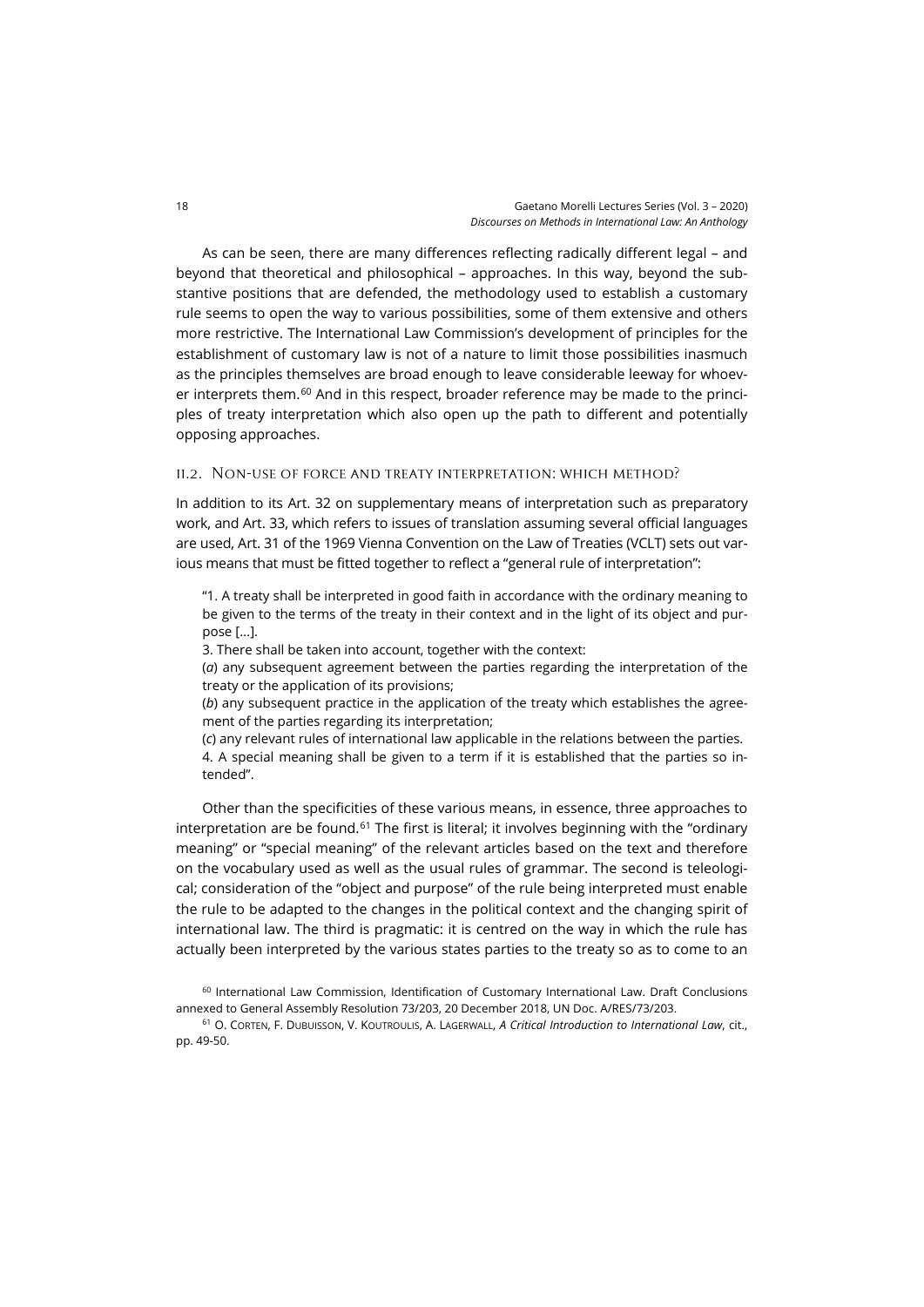"agreement of the parties regarding its interpretation". This third element of interpretation seems to relate to the concept of custom because it contains both the factor of practice and the decisive factor of the agreement of the parties.<sup>[62](#page-12-0)</sup>

Let us return now to the opposition between extensive and restrictive approaches to interpretation to relate them with these principles, which are themselves applicable on a customary basis.<sup>[63](#page-12-1)</sup> Logically, the extensive approach will tend to favour the teleological approach over the wording of the text and the mere existence of the practice over the "agreement of the parties" that such practice should reveal. This teleological approach will even be construed very broadly without citing or evoking Art.  $31<sup>64</sup>$  $31<sup>64</sup>$  $31<sup>64</sup>$  Conversely, the restrictive approach will give precedence to the literal meaning of the text, at least to establish a presumed meaning, although that meaning might be overturned if it can be shown there is agreement among all the parties to do so. As for the object and purpose of the rule, the argument is used to emphasize its peace-making and stabi-lizing character.<sup>[65](#page-12-3)</sup> And the authors concerned will tend to refer to principles of interpretation set out in the Vienna Convention, which is a fairly logical approach from a more formalistic or restrictive perspective.

As can be seen, the establishment of a customary rule and the interpretation of a conventional rule are two intellectual operations that largely overlap or even merge. This is especially so when practice is taken into account as an essential means of interpreting a text.

It has, however, been emphasized that a distinction should be made between de-bates about "modification" and debates about the "interpretation" of treaties.<sup>[66](#page-12-4)</sup> The first instance arguably requires a more stringent standard than the second:

"As a result, the modification of that law through state practice should imply, first, that the weight of this practice is high in the sense that it must be able to reveal the *opinio juris* of states in the least ambiguous manner; second, that, in case of international reactions to a specific practice, those reactions be as abundant as possible and consist of explicit – rather than only implicit – approbations when assessing the generality of such practice; and, third, that the repetitions of the relevant practice over time be numerous and its uniformity well established".<sup>[67](#page-12-5)</sup>

<sup>62</sup> R. VAN STEENBERGHE, *The Law of Self-Defence*, cit., pp. 60-62.

<span id="page-12-1"></span><span id="page-12-0"></span><sup>63</sup> A. DE HOOGH, *Restrictivist reasoning on the ratione personae dimension of armed attacks in the post 9/11 world*, cit., p. 23.

<sup>64</sup> See R. VAN STEENBERGHE, *The Law of Self-Defence*, cit., p. 55.

<sup>65</sup> C. GRAY, *The Limits of Force*, cit., pp. 109-110.

<span id="page-12-5"></span><span id="page-12-4"></span><span id="page-12-3"></span><span id="page-12-2"></span><sup>66</sup> R. VAN STEENBERGHE, *State practice and the evolution of the law of self-defence: clarifying the methodological debate*, in *Journal on the Use of Force and International Law*, 2015, p. 92 *et seq*.

<sup>67</sup> *Ibid.*, p. 93.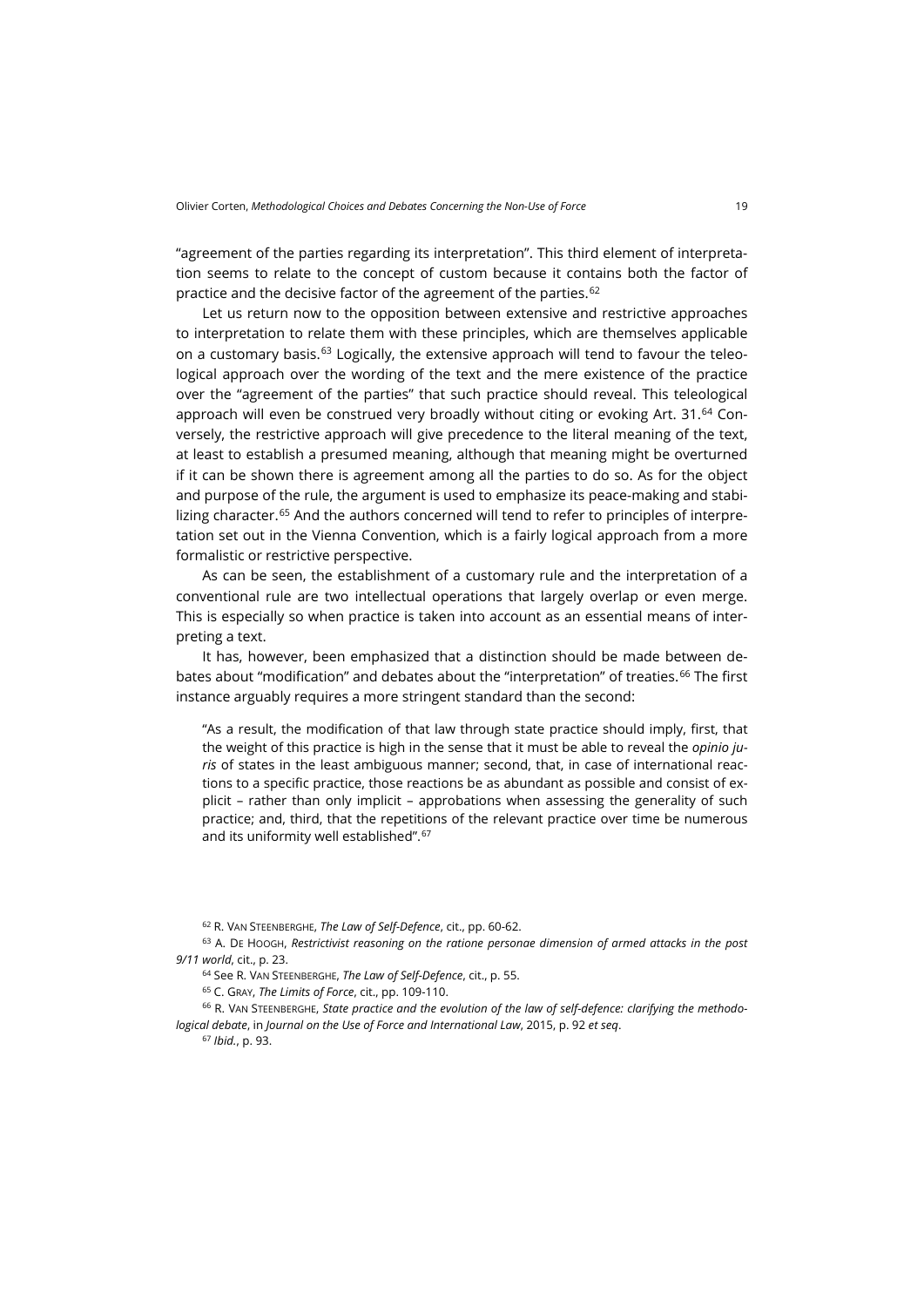This argument is made in support of an extensive approach, because it would then suffice to assert that a rule was only being interpreted in order to reduce the degree of methodological stringency required.[68](#page-13-0)

Such an argument is confounding, especially if a restrictive outlook is given precedent.

First because it is difficult to understand in concrete terms what is at issue, since Art. 31, para. 3, VCLT expressly requires an "agreement between the parties" to establish a simple interpretation by means of subsequent practice; this seems a particularly difficult target to reach since it concerns "virtually, every state".<sup>[69](#page-13-1)</sup> The afore-cited author adds that, if it is a question of modification, the *opinio juris* will have to be established "in the least ambiguous manner" or that "as abundant as possible" a reaction will have to be established, or again that the precedents referred to in support of it will have to be "numerous" and their uniformity "well established". True enough. But it seems that these criteria are in any event excellent guidelines for analysing practice, whether with regard to customary law or to the interpretation of treaties and whether such interpretation is changing or not. In other words, I fail to see in what way the criteria mentioned should be distinguished from – even less opposed to – the criterion of agreement between the parties within the meaning of Art. 31, para. 3, VCLT. It seems they should be contemplated instead in a supplementary way, as part of a method to be used in an integrated manner.

Next, it is hard to see how it would be possible to make an objective distinction between authentic "interpretation" of the rule and "modification" of the rule, in each particular case. While admitting this difficulty as a point of principle, the afore-cited author argues that it would easily be overcome in the area of the non-use of force, where it would suffice to define the modification as "the situation where the new rule cannot fit in any of the plausible meanings that could be given to the treaty text".<sup>[70](#page-13-2)</sup> Simply reading this criterion gives a glimpse of all the difficulties likely to arise in implementing it. Can an entire theory really be based on so subjective a concept as a "plausible meaning"?

Lastly and more fundamentally, this argument rests on a theory that has largely been called into question, that there could be an interpretation that, if only marginally, would not entail at the very least some adaptation or adjustment – that is, ultimately a modification however minimal – of the rule.<sup>[71](#page-13-3)</sup> In this context, the distinction between interpretation and modification appears to be fictitious. True, it is often asserted formally, as confirmed by the work on interpretative practice especially in the International

<sup>70</sup> R. VAN STEENBERGHE, *State practice and the evolution of the law of self-defence*, cit., p. 93 (citing T. Ruys).

<span id="page-13-3"></span><span id="page-13-2"></span><sup>71</sup> See e.g. D. ALLAND, *L'interprétation du droit international public*, in *Collected Courses of the Hague Academy of International Law*, Leiden: Brill, 2013, p. 41*et seq.*.

<sup>68</sup> *Ibid.*, pp. 93-95

<span id="page-13-1"></span><span id="page-13-0"></span><sup>69</sup> C. HENDERSON, *The Use of Force and International Law*, cit., p. 25; see also A. ORAKHELASHVILI, *Changing jus cogens through State practice?*, cit., pp. 158.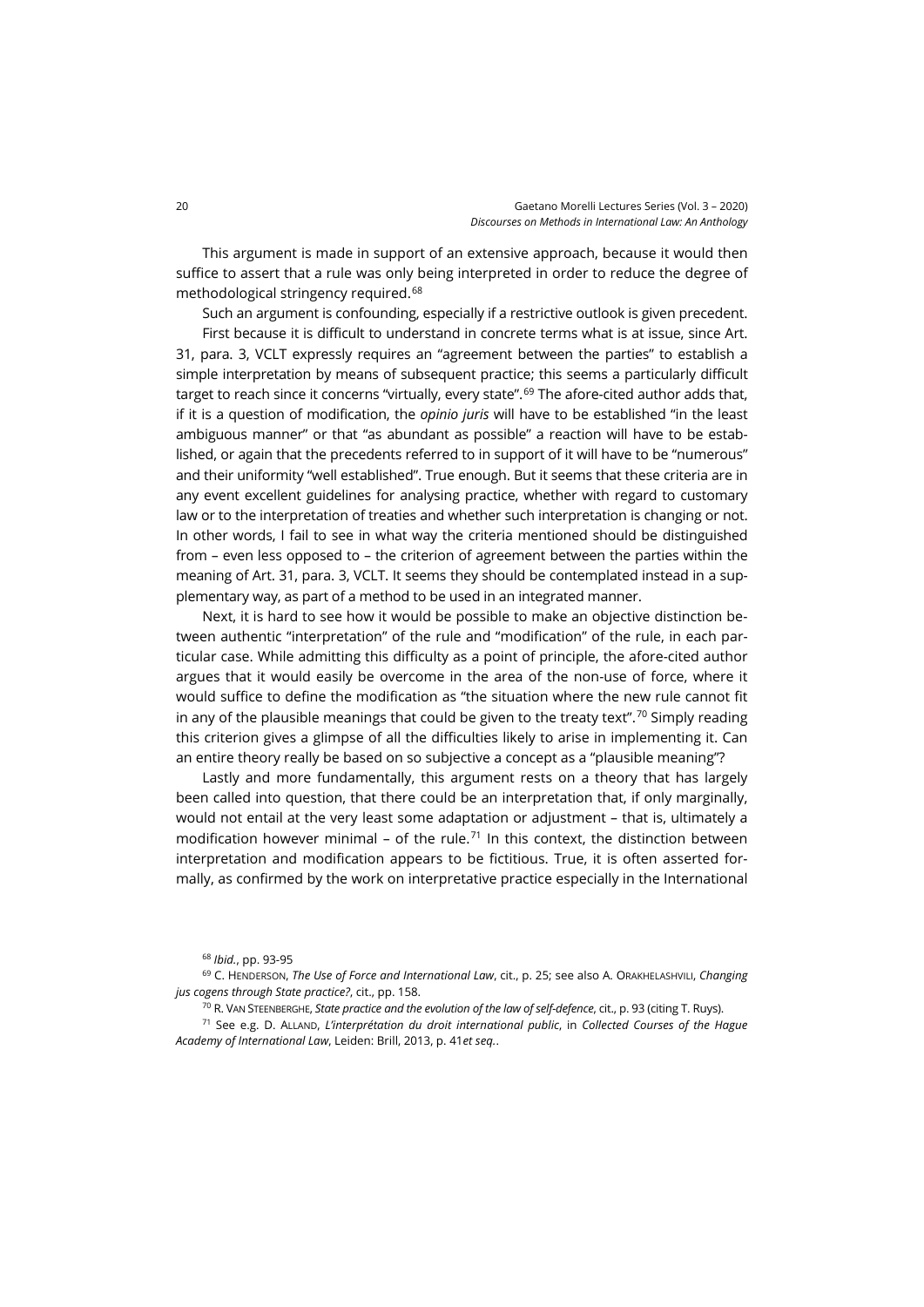Law Commission.<sup>[72](#page-14-0)</sup> But that is a purely rhetorical argument because in practice and even if it is often used to reduce the scope of the changes in meaning that may effectively be generated informally, the distinction between interpretation, evolution, or modification of the rule is quite simply impossible to show.

What is relevant, however, is to ask what the content of the initial agreement between the parties was. This generally leads an author taking a restrictive approach to begin with the text of the Charter and with the meaning attributed to it when it was first drafted. The stakes are very clear this time: once the initial meaning has been established, any new interpretation, evolution, or modification (no matter what the terms) of that meaning will have to be based on a general agreement among the parties. The task is not impossible, as illustrated by the examples of the abstention of a permanent member state (accepted in practice as being consistent with the letter of Art. 27, para. 3, of the UN Charter although formally contrary to it) or the possibility for the Security Council to authorize states to use force (a move that is envisioned nowhere in the Charter, which provides only for Security Council action with forces placed under UN command).<sup>[73](#page-14-1)</sup> But the task is an intricate one because, in many instances (just think of the two examples that shall be evoked below: self-defence and humanitarian intervention), practice points instead more to *disagreement* among states. Under this last assumption, and regardless of whether a "modification" or an "interpretation" of the rule is invoked, it will have to be concluded that its initial meaning is maintained: "Overall there is a strong presumption against any extension of the right to use force".[74](#page-14-2) Obviously enough, whatever anyone's position may be, it will always be in their interests to claim to be merely interpreting a meaning that was globally favourable to them from the outset.

Finally relations between customary law and the law of treaties appear themselves to be an issue in the debate among authors arguing for extensive or restrictive approaches. Whatever the sources mobilized, the jurists' margin of appreciation will enable them to implement radically different approaches to determine the scope of the prohibition of the use of force within the meaning of Art. 2, para. 4, of the UN Charter.<sup>[75](#page-14-3)</sup> A first approach is to extend the possibilities of military intervention by giving precedence to considerations of opportuneness while a second, more restrictive approach aims to defend the stringency of prohibition both in the name of the provisions of the Charter, their peace-making objective, and the refusal of member states to make its

<sup>73</sup> O. CORTEN, *The Law Against War*, cit., chapter 6, section 1.

<span id="page-14-3"></span><span id="page-14-2"></span><sup>75</sup> See generally O. CORTEN, *Les techniques reproduites aux articles 31 à 33 des Conventions de Vienne: approche objectiviste ou approche volontariste de l'interprétation?*, in *Revue generale de droit international public*, 2011, p. 351 *et seq.*

<span id="page-14-1"></span><span id="page-14-0"></span> $72$  International Law Commission, Fifth report on subsequent agreements and subsequent practice in relation to the interpretation of treaties (Special Rapporteur: G. Nolte), 28 February 2018, UN Doc. A/CN.4/715.

<sup>74</sup> C. GRAY, *The Limits of Force*, cit., p. 194.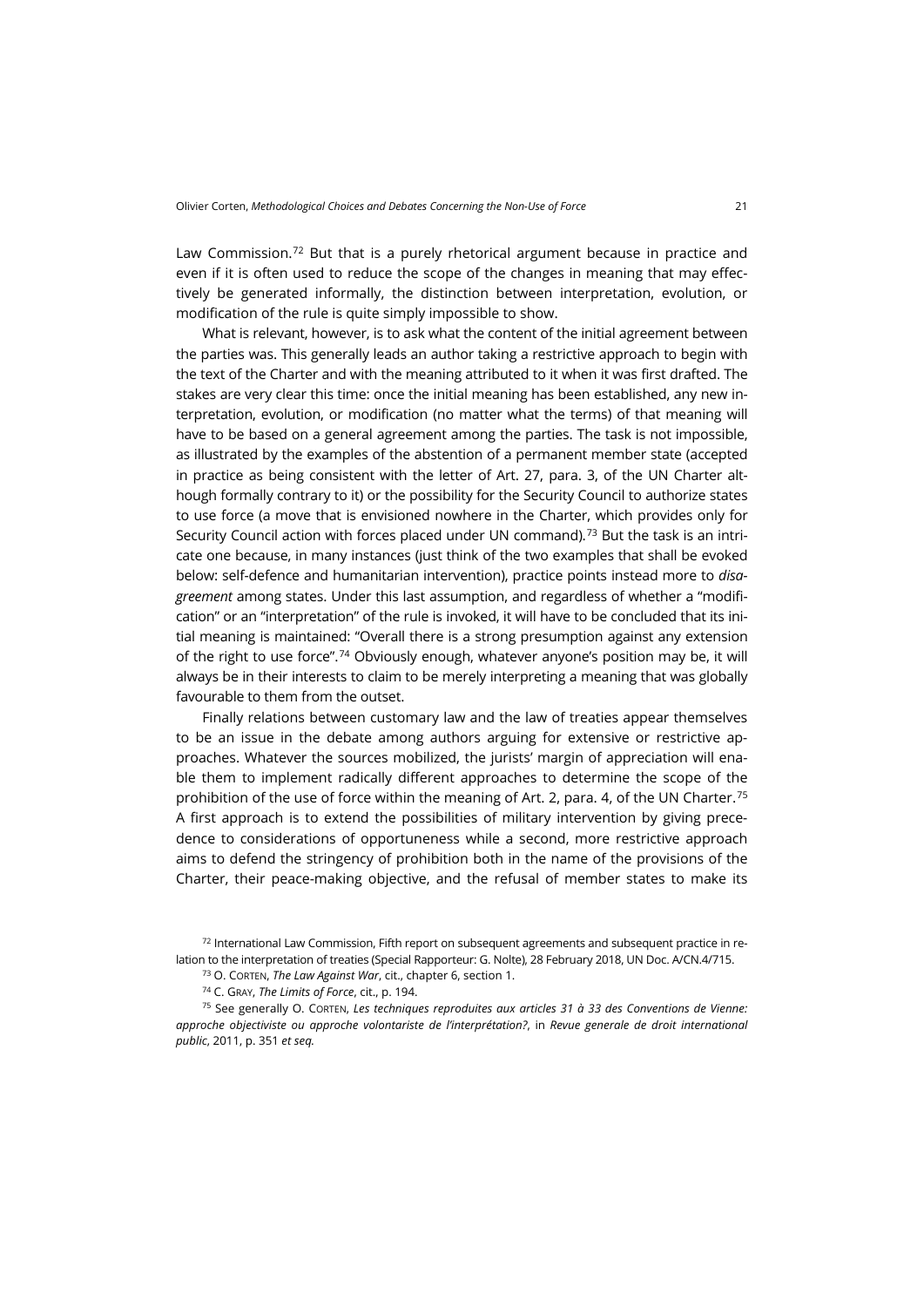terms more flexible. The observation may be illustrated by a brief glimpse of current debates relative to the content of the rules governing the non-use of force.

## III. The extensive v. restrictive approach: self-defence and humanitarian intervention

The events of 11 September 2001 revived both the political and the scholarly debate on self-defence. In parallel and this time further to the War in Kosovo in 1999, more thought has been put into the legitimacy and the legality of humanitarian intervention (often associated with the new expression, "responsibility to protect"). These two substantive questions can be taken up briefly to illustrate the methodological differences characterizing the restrictive and extensive approaches to the non-use of force.

#### iii.1. The extensive v. restrictive approach: self-defence

Current debates over self-defence are many and concern two aspects mostly. The first, concerning timing, relates to the question: can self-defence be validly invoked in the event of a simple threat (or an "imminent" threat) or is it essential to establish that an "armed attack" has already actually begun? The second debate concerns not the timing but the attacker's identity: need it be demonstrated that it is a state, against which a valid riposte may be made, or is it enough to observe that a non-state group has used force in order for it to be targeted and pursued wherever it may be? In practice, in the context of the war against terrorism, these two debates are often connected. They shall therefore be contemplated jointly here by showing how the choice of an extensive or restrictive approach will influence matters.

To understand this debate we must obviously begin with Art. 51 of the UN Charter, whereby: "Nothing in the present Charter shall impair the inherent right of individual or collective self-defence if an armed attack occurs against a Member of the United Nations, until the Security Council has taken the measures necessary to maintain international peace and security".

From an extensive standpoint, it shall be observed that Art. 51 clarifies from the outset that it shall under no circumstances "impair the inherent right of individual or collective self-defence", thereby emphasizing a sovereign right that should be largely construed and that originates in history.[76](#page-15-0) Accordingly, "self-defence was a mainstay of discussions about law and peace, in both natural law and *jus gentium* traditions, even before the 'state' had become the normative authority in international affairs".<sup>[77](#page-15-1)</sup> Here

<sup>76</sup> M.C. ALDER, *The Inherent Right of Self-Defence in International Law*, New York: Springer, 2013.

<span id="page-15-1"></span><span id="page-15-0"></span><sup>77</sup> C. ESPALIÚ BERDUD, *The EU Response to the Paris Terrorist Attacks and the Reshaping of the Right of Self-Defence in International Law*, in *Spanish Yearbook of International Law*, 2017, p. 185.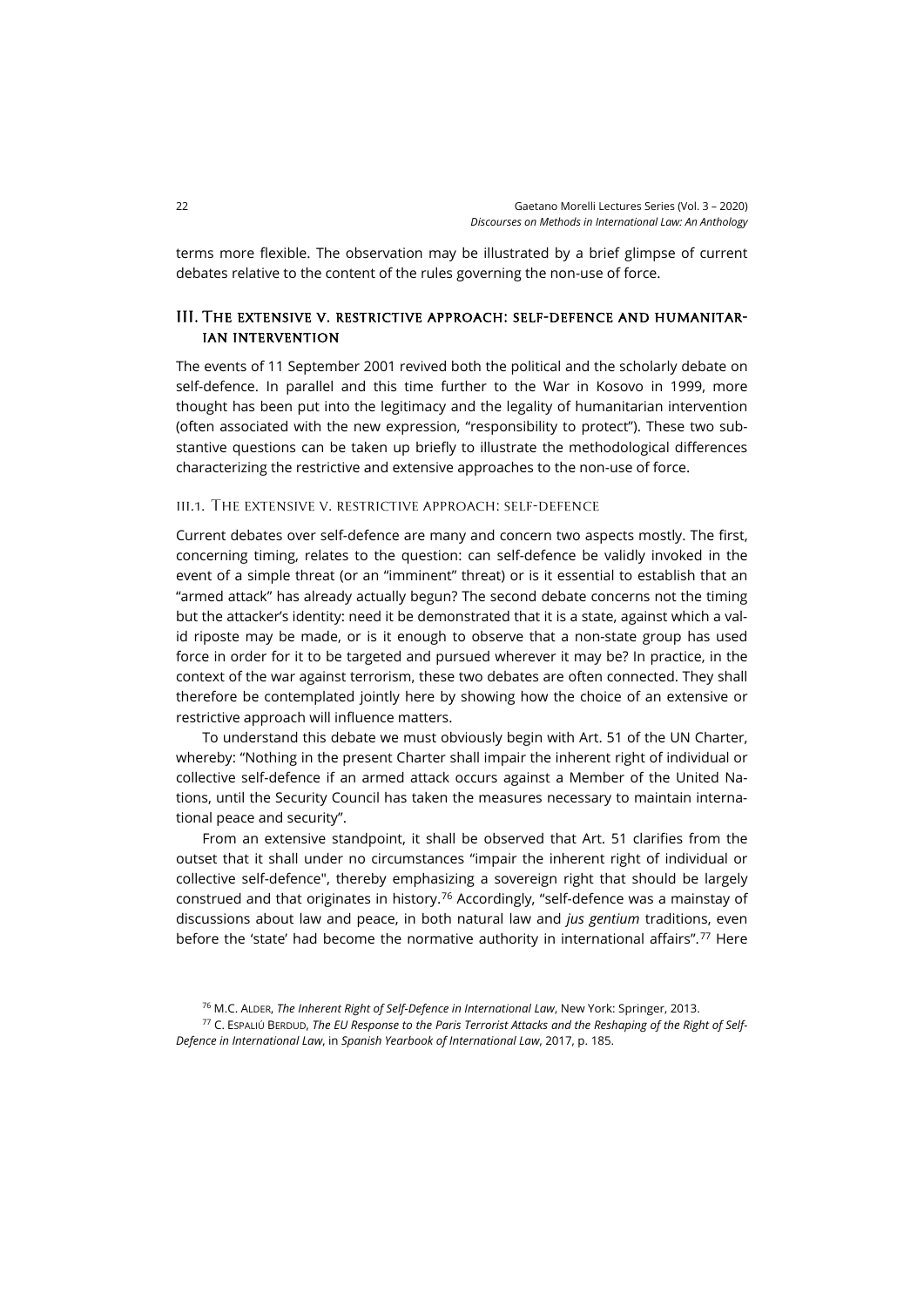we find again a certain fuzziness between considerations of positive law and of "droit naturel", to use the French translation for "inherent right" in the English version:

"The effect of this incorporation was to preserve and protect, as a carve-out from the prohibition against force codified in Article 2 of the Charter, the rights of defensive force that applied in natural law (and so continue to be protected by Article 51). This is the doctrine of legitimate defense […]. Both "inherent right" and "*droit naturel*" suggest an explicit reference to natural law as defining the proper scope of self-defense".<sup>[78](#page-16-0)</sup>

This right has therefore always been around which is why the Charter did not purport to challenge it: "customary international law, in which resides the inherent right of selfdefense, including anticipatory self-defense, usually traced back to the Webster-Ashburton correspondence of 1842 concerning the *Caroline* incident"[.79](#page-16-1) To define the outline of this right, we should therefore go back to the "Webster formula" made by the U.S. Secretary of State in 1841 in the case of the *Caroline*: "the *necessity of that self-defense is instant, overwhelming and leaving no choice of means, and no moment for deliberation*. [T]he act, justified by the necessity of self-defense, must be limited by that necessity, and kept clearly within it".[80](#page-16-2) From this perspective, if circumstances so warrant, there is nothing to prohibit a state from acting even before a threat, especially if imminent, is materialized. Likewise, this riposte may be aimed at acts of a state but also of a non-state group. Again Art. 51 is drafted in terms broad enough to cover both assumptions.<sup>[81](#page-16-3)</sup> To contemplate the lawfulness of the riposte, appeal is made not so much to formal criteria as to "reasonable" judgment, that must act as a guide, with the essential thing being to establish "a necessity to act in self-defense with no other reasonably available effective means to address an imminent or actual armed attack". $82$  In any case, all the criteria that can be established theoretically "are without prejudice to the application of any circumstance precluding wrongfulness or any principle of mitigation that may be relevant".<sup>[83](#page-16-5)</sup> This tendency to recognize an extended right of self-defence was supposedly enshrined in resolution 1368, adopted by the Security Council on 12 September 2001, and which acknowledges in its preamble a right of self-defence.<sup>[84](#page-16-6)</sup> And that right must logically be able to cover certain preventive actions, always by application of an "inherent right" to self-preservation. It might even be asserted that: "Under natural law, self-defense was conceptualized in terms of self-preservation, not only as a right but also as a duty. […] Self-preservation in its

<sup>78</sup> J.D. OHLIN, *The Doctrine of Legitimate Defense*, cit., pp. 120 and 125.

<sup>79</sup> D. BETHLEHEM, *Principles relevant to the scope of a State's right to self-defense*, cit., p. 4.

<span id="page-16-2"></span><span id="page-16-1"></span><span id="page-16-0"></span>80 Italics added; Letter from Daniel Webster, US Secretary of State, to Mr. Fox, 24 April 1841; see M.P. SCHARF, *How the war against ISIS changed international law*, cit., p. 11.

<span id="page-16-6"></span><span id="page-16-5"></span><span id="page-16-4"></span><span id="page-16-3"></span><sup>81</sup> C. ESPALIÚ BERDUD, *The EU Response to the Paris Terrorist Attacks and the Reshaping of the Right of Self-Defence in International Law*, cit., p. 190.

82 D. BETHLEHEM, Principles relevant to the scope of a State's right to self-defense, cit., p. 7. <sup>83</sup> *Ibid.*, p. 8.

<sup>84</sup> *Ibid*., 5; M.P. SCHARF, *How the war against ISIS changed international law,* cit., p. 31.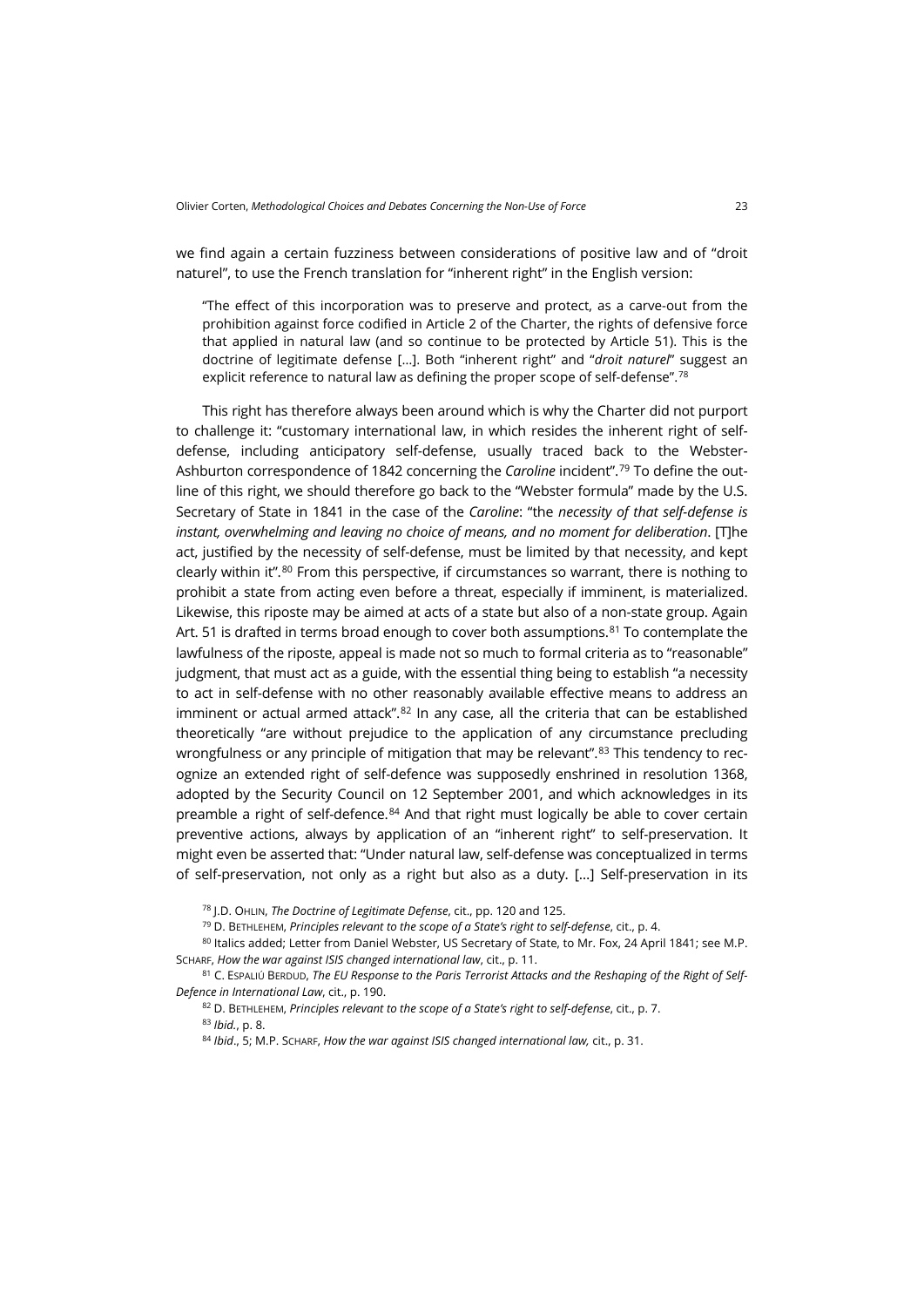broadest sense included not just repelling an outside attack, but also pro-actively intervening externally in foreign States whose behavior was inconsistent with basic principles of natural law. […] This provided for the right of intervention against States acting contrary to international legal norms".[85](#page-17-0)

Preventing a state from taking appropriate and necessary measures to defend itself on the pretext that the attack has not yet begun or that the attack could not be attributed to a state would be meaningless. In short, "self-defense is not a static concept but rather one that must be reasonable and appropriate to the threats and circumstances of the day".<sup>[86](#page-17-1)</sup> Abundant practice could be cited along these lines for that matter. To take just one example, a good number of states have recently intervened to put an end to the threat from the so-called Islamic State of Iraq and the Levant (ISIL) in Syria by invoking the right of self-defence.[87](#page-17-2) This right was supposedly enshrined implicitly by the Security Council when, in its resolution 2249 (2015), it "*Calls upon* Member States that have the capacity to do so to take all necessary measures, […] to eradicate the safe haven they have estab-lished over significant parts of Iraq and Syria". <sup>[88](#page-17-3)</sup> Accordingly, the rules on the non-use of force are "capable of developing incrementally to meet modern threats".[89](#page-17-4)

A restrictive reading of Art. 51 will view the question quite differently.<sup>[90](#page-17-5)</sup> It will be noticed that the text of this provision makes self-defence explicitly conditional on the prior existence of an armed attack ("if an armed attack occurs"). Significantly, no "threat", whether imminent or not, is mentioned, whereas it features prominently in other provisions: Art. 2(4) prohibits the "threat" of the use of force and Art. 39 empowers the Security Council to take coercive measures in the event of any "threat to the peace".[91](#page-17-6) The text of the Charter makes a clear distinction between the triggering of an "armed attack", which entitles a state to riposte without waiting for the Security Council to make a statement, and the existence of a mere "threat", which must lead the Security Council to take the necessary measures, including military measures. These features are again confirmed by the texts subsequently adopted by the states parties to the Charter, like

<sup>85</sup> J.D. OHLIN, *The Doctrine of Legitimate Defense*, cit., pp. 130 and 133.

<sup>86</sup> D. BETHLEHEM, *Principles relevant to the scope of a State's right to self-defense*, cit., p. 3

<span id="page-17-2"></span><span id="page-17-1"></span><span id="page-17-0"></span><sup>87</sup> C. ESPALIÚ BERDUD, *The EU Response to the Paris Terrorist Attacks and the Reshaping of the Right of Self-Defence in International Law*, cit., pp.199-200.

<span id="page-17-3"></span>88 Security Council, Resolution 2249 of 20 November 2015, UN Doc., S/RES/2249 (2015), para. 5; see P. HILPOLD, *The evolving right of counter-terrorism: An Analysis of SC Resolution 2249 (2015) in view of some basic contributions in International Law literature*, in *Questions of International Law*, 2016, pp. 15-34; M.P. SCHARF, *How the war against ISIS changed international law*, cit., pp. 51-53 and M. WOOD, *The Use of force in 2015 with Particular Reference to Syria*, in *Hebrew University of Jerusalem Legal Research Paper*, no.16-05, 2016, p. 5 *et seq.*

<sup>89</sup> M. WOOD, *The Use of force in 2015*, cit., p. 3.

<span id="page-17-6"></span><span id="page-17-5"></span><span id="page-17-4"></span><sup>90</sup> See A. DE HOOGH, *Restrictivist reasoning on the ratione personae dimension of armed attacks in the post 9/11 world*, cit., 19-42.

<sup>91</sup> N. HAJJAMI, *De la légalité de l'engagement militaire de la France en Syrie*, cit., p. 159.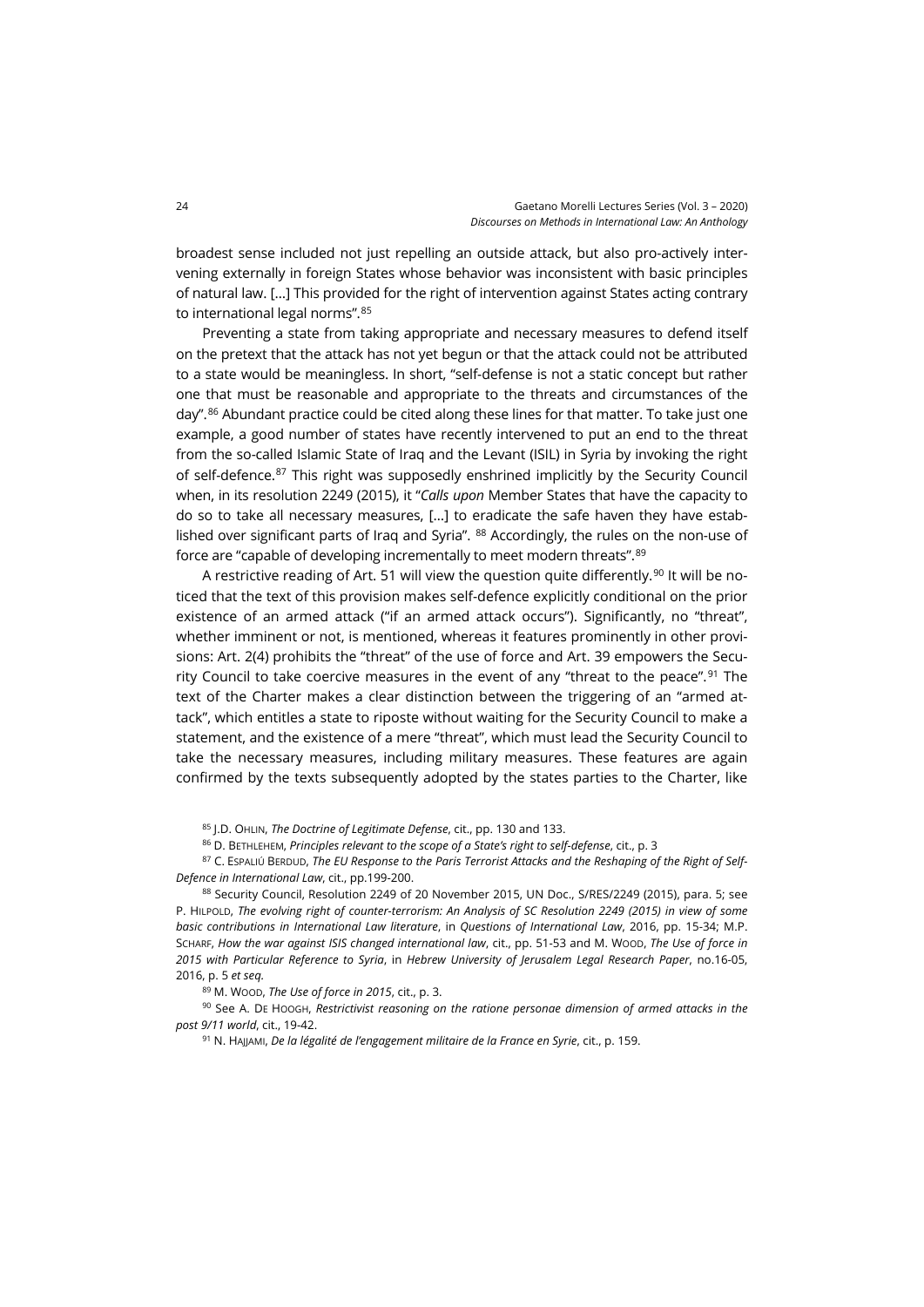the definition of aggression appended to resolution 3314 (XIX) adopted by the General Assembly in 1974. This resolution limits aggression, and so armed attack within the meaning of Art. 51, to the "use" of force (threat not being mentioned), and also specifies that such use means use by one state against another.<sup>[92](#page-18-0)</sup> Accordingly, the fact that Art. 51 does not specify that the perpetrator of the attack must be a state should not be of any consequence: it is clear that the whole of the regime of the prohibition of the use of force (*jus contra bellum*) is conceived of from an interstate perspective.[93](#page-18-1) This does not mean that terrorist groups cannot be targeted, but within a cooperative framework, not by multiplying armed actions in the territory of third states without their consent, and always assuming Security Council authorization has not been obtained. Whether in its resolution 1368 (2001) referred to above or in others, the Security Council has never recognized an extended right of self-defence.<sup>[94](#page-18-2)</sup> To accept that such a practice becomes law would besides undermine the very foundations of the peace-making objectives that underpin the drafting of the UN Charter. $95$  This explains why the precedents in which self-defence has been extensively invoked have never given rise to a new *opinio juris* shared by the international community of states as a whole.<sup>[96](#page-18-4)</sup> On the contrary, many states have constantly made manifest their reluctance or even their opposition.<sup>[97](#page-18-5)</sup> Characteristic of this is the declaration referred to in the introduction made public by the Non-Aligned Movement that "Article 51 of the UN Charter is restrictive and should not be re-written or re-interpreted".<sup>[98](#page-18-6)</sup> Such particularly vigorous language echoes many other declarations.[99](#page-18-7) Thus, in view of the restrictive positions that are regularly repeated by the Non-Aligned Movement, it is clear that the Syrian precedent is not sufficient to conclude there has been any change to international law. Against this conclusion it is possible to hold up the wording of resolution 2249 (2015), which does not mention selfdefence but on the contrary reiterates that any action taken should be "in compliance with international law, in particular with the United Nations Charter".<sup>[100](#page-18-8)</sup> Conversely, the

<sup>93</sup> F. LATTY, *Le brouillage des repères du jus contra bellum*, cit., pp. 21-22.

<span id="page-18-2"></span><span id="page-18-1"></span><span id="page-18-0"></span><sup>94</sup> A. ORAKHELASHVILI, *Changing jus cogens through State practice?*, cit., pp. 172-173; G. KAJTAR, *Self-Defence Against Non-State Actors*, cit., pp. 318-324.

<sup>95</sup> F. LATTY, *Le brouillage des repères du jus contra bellum*, cit., pp. 30-38.

<span id="page-18-4"></span><span id="page-18-3"></span><sup>96</sup> *Ibid.*, pp. 27-28; G. KAJTAR, *Self-Defence Against Non-State Actors*, cit.; C. HENDERSON, *The Use of Force and International Law*, cit., pp. 332-333.

<sup>97</sup> C. GRAY, *The Limits of Force*, cit., p. 139.

<span id="page-18-6"></span><span id="page-18-5"></span>98 17th Summit of Heads of State and Government of the Non-Aligned Movement, Venezuela, 16-18 September 2016, para. 25.2; see *supra*, footnote 6.

<span id="page-18-7"></span><sup>99</sup> See e.g. Comments of the Non-Aligned Movement on the Observations and Recommandations contained in the Report of the High-Level Panel on Threats, Challenges and Change (A/59/565 and A/59/565CORR.1), New York, 28 February 2005[, www.un.int,](http://www.un.int/malaysia/NAM/Positionpaper28025.doc) par. 23-24.

<span id="page-18-8"></span>100 N. HAJJAMI, De la légalité de l'engagement militaire de la France en Syrie, cit., pp. 171-174; P. HILPOLD, cit., p. 18; J.-C. MARTIN, *Les frappes de la France contre l'EIIL en Syrie, à la lumière de la résolution 2249 du Conseil de sécurité*, in *Questions of International Law*, 2016, pp. 11-14.

<sup>92</sup> *Ibid*., p. 161.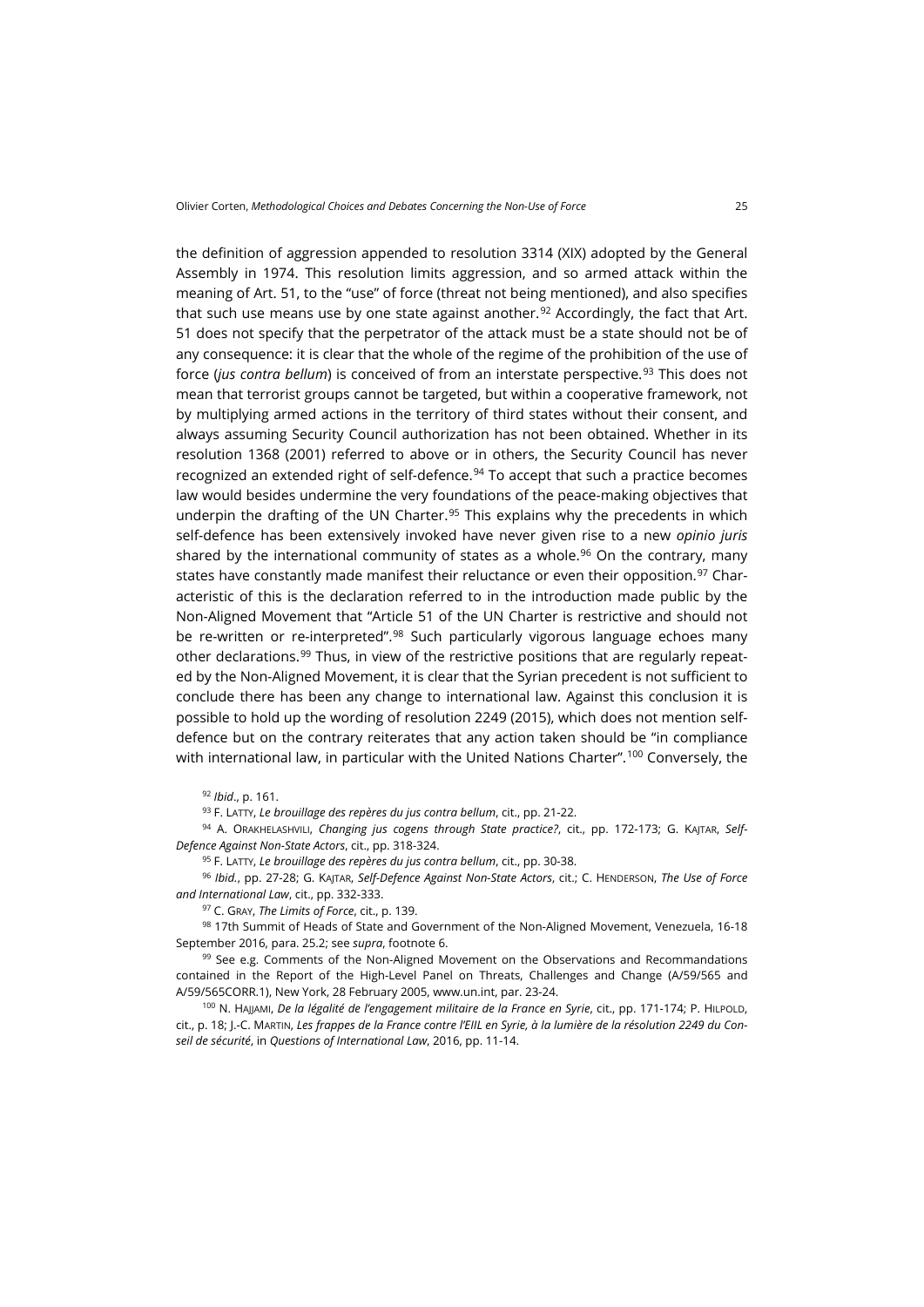case law of the ICJ, in the cases concerning the *Wall* or *Armed activities on the territory of the Congo*, seemingly confirm this restrictive reading.[101](#page-19-0) And it would be pointless trying to neutralize or underestimate the scope of statements by the Court because it "was straightforwardly and consistently clear on the principles it upheld, and there is no international authority postulating the law of self-defence in a different manner".[102](#page-19-1)

Finally, it can be understood that one and the same provision may open the way to very different approaches on which the textual, teleological, and pragmatic dimensions of the interpretation all hinge. Beyond these two substantive positions, there are two opposing approaches, one tending to refer to flexible criteria, the other preferring a perspective centred more on positive law. Such a distinction is also to be found in parallel, as shall now be seen, in the debates on the question of the law of humanitarian intervention.

### iii.2. The extensive v. restrictive approach: humanitarian intervention and responsibility to protect

The bone of contention refers first to a question of interpretation not this time of Art. 51 but of Art. 2, para. 4, of the Charter, which provides: "All Members shall refrain in their international relations from the threat or use of force *against the territorial integrity or political independence of any state, or in any other manner inconsistent with the Purposes of the United Nations*".[103](#page-19-2)

This provision has been construed in two radically different ways.

From an extensive perspective, it has been claimed that the object of the provision was to prohibit uses of force contrary to the purposes of the United Nations, which was not the case of a humanitarian intervention.<sup>[104](#page-19-3)</sup> An intervention of this type is supposedly not designed to call into question a state's territorial integrity or even necessarily to overthrow its government and so impede its political independence. In support of this teleological interpretation, mention has been made of the practice that allegedly enshrines the possibility, under exceptional circumstances, of conducting military actions designed to protect human rights. From this perspective, allowance for moral considerations is said to become decisive: "natural law protects nations and peoples in addition to formal states";<sup>[105](#page-19-4)</sup> and the right of humanitarian intervention might even be related to a form of self-defence: "[T]he doctrine of legitimate defense provides a foundation for humanitarian intervention because it carves out from the Article 2 prohibition on the

- <sup>102</sup> A. ORAKHELASHVILI, *Changing jus cogens through State practice?*, cit., p. 172.
- <sup>103</sup> Italics added.
- <sup>104</sup> J.N. MOORE, *Jus ad Bellum before the International Court of Justice*, cit., p. 914.
- <sup>105</sup> J.D. OHLIN, *The Doctrine of Legitimate Defense*, cit., pp. 120-121.

<span id="page-19-4"></span><span id="page-19-3"></span><span id="page-19-2"></span><span id="page-19-1"></span><span id="page-19-0"></span><sup>101</sup> N. HAJJAMI, *De la légalité de l'engagement militaire de la France en Syrie*, cit., p. 164; F. LATTY, *Le brouillage des repères du jus contra bellum*, cit., pp. 51-52.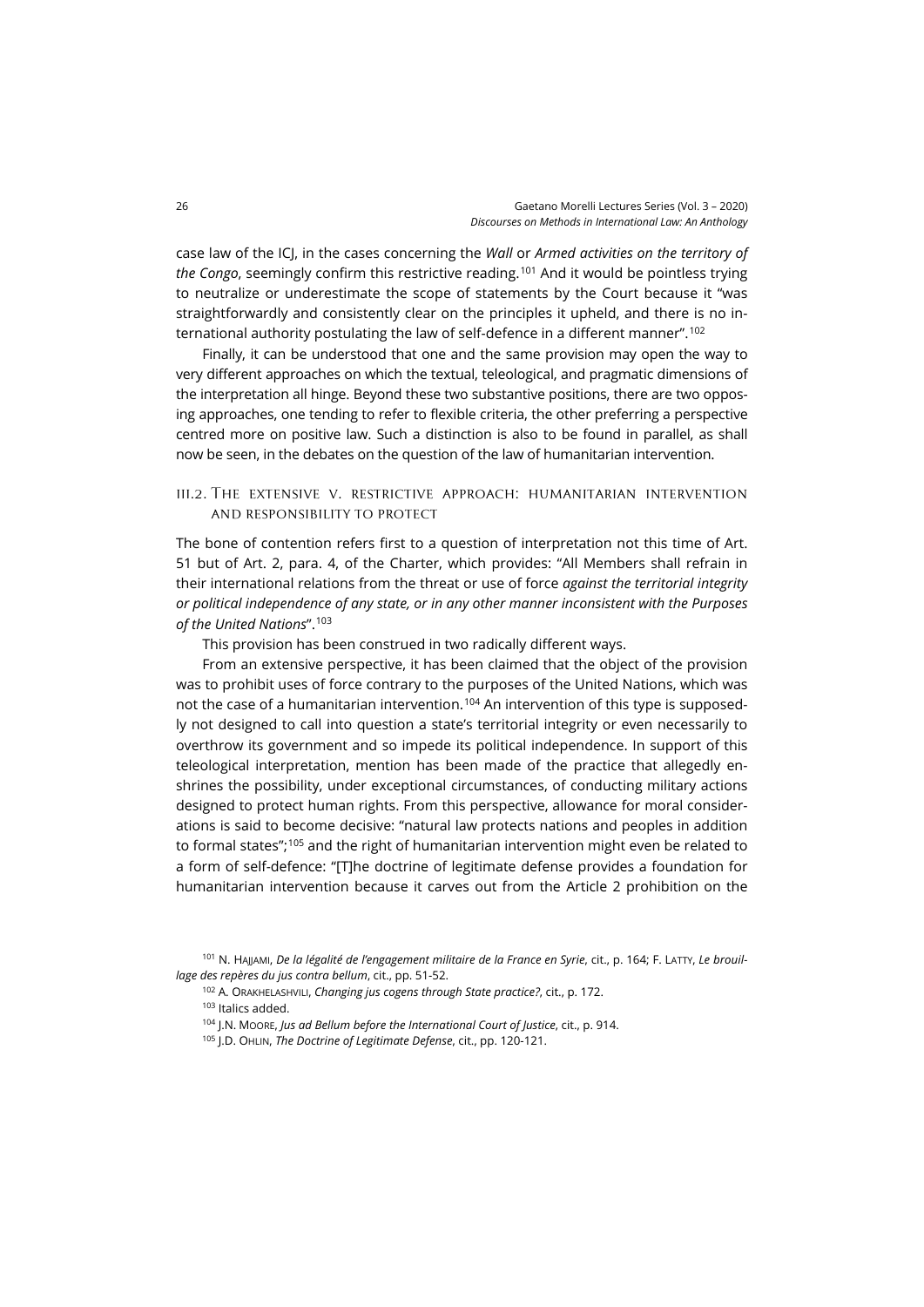use of force not only self-defense, but also defense of others, which also falls under the rubric of legitimate defense".[106](#page-20-0)

From a restrictive perspective, emphasis has been placed on the contrary on the stringency of the text, which prohibits any use of force by a state against the political independence of another, which excludes the exercise of extraterritorial executive competencies without the consent of the state concerned.<sup>107</sup> The reference of the necessity to observe the other purposes of the United Nations seems to be, as is confirmed by the consideration of preparatory work, of a nature to reinforce and not chip away at prohibi-tion.<sup>[108](#page-20-2)</sup> The agreements entered into subsequently by the parties on the subject of interpretation of this text confirm as much, in particular Resolution 60/1 adopted by the Gen-eral Assembly in 2005.<sup>[109](#page-20-3)</sup> This Resolution opens up the path to intervention only under the Security Council's authority, which merely codifies customary law:

"*The international community, through the United Nations, also has the responsibility* to use appropriate diplomatic, humanitarian and other peaceful means, in accordance with Chapters VI and VIII of the Charter, to help to protect populations from genocide, war crimes, ethnic cleansing and crimes against humanity. In this context, *we are prepared to take collective action, in a timely and decisive manner, through the Security Council, in accordance with the Charter, including Chapter VII, on a case-by-case basis and in cooperation with relevant regional organizations as appropriate,* should peaceful means be inadequate and national authorities are manifestly failing to protect their populations from genocide, war crimes, ethnic cleansing and crimes against humanity."[110](#page-20-4)

Lastly and as to recent practice, the vindicatory discourse of states has been classical indeed: in most precedents, the intervening states have relied on Security Council resolutions.[111](#page-20-5) The only exception is the War in Kosovo in which a few rare states (especially the United Kingdom) did indeed take on a broader right of humanitarian intervention. But such reference has either been presented as a *sui generis* case and unable to create a precedent or strongly condemned as incompatible with existing international law.<sup>[112](#page-20-6)</sup> It is for that reason that, when the new concept of responsibility to protect was evoked, the

<span id="page-20-0"></span><sup>106</sup> *Ibid.*, p. 140; see also J.N. MOORE, *Jus ad Bellum before the International Court of Justice*, cit., p. 914, fn. 33.

<span id="page-20-2"></span><span id="page-20-1"></span><sup>107</sup> International Law Association, *Final report on Aggression and the Use of Force*, 2018, [www.ila](http://www.ila-hq.org/images/ILA/DraftReports/DraftReport_UseOfForce.pdf)[hq.org,](http://www.ila-hq.org/images/ILA/DraftReports/DraftReport_UseOfForce.pdf) pp. 4-5.

<sup>108</sup> C. HENDERSON, *The Use of Force and International Law*, cit., pp. 21-22.

<sup>109</sup> C. GRAY, *The Limits of Force*, cit., p. 153.

<span id="page-20-4"></span><span id="page-20-3"></span><sup>110</sup> Italics added; UN General Assembly Resolution 60/1 of 24 October 2005, UN Doc. A/RES/60/1, paras 138-139. See C. GRAY, *The Limits of Force*, cit., p. 183; N. HAJJAMI, *De la légalité de l'engagement militaire de la France en Syrie*, cit., p. 155.

<span id="page-20-6"></span><span id="page-20-5"></span><sup>111</sup> Independent International Fact-Finding Mission on the Conflict in Georgia, *Report*, Vol. II, September 2009[, www.mpil.de,](https://www.mpil.de/files/pdf4/IIFFMCG_Volume_II1.pdf) p. 284.

<sup>112</sup> A. ORAKHELASHVILI, *Changing jus cogens through State practice?*, cit., p. 174.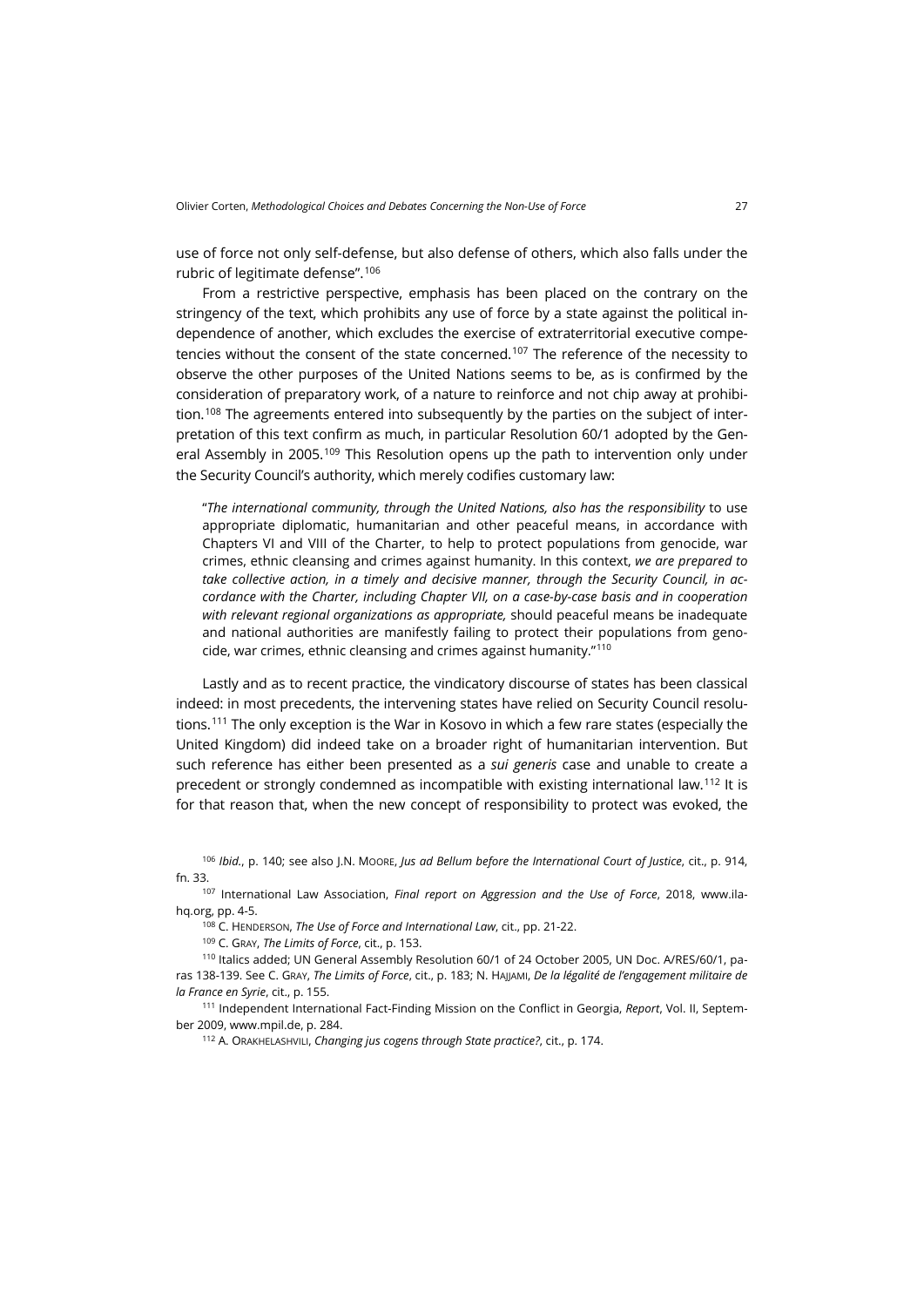very great majority of states insisted that no unilateral actions should be accepted, and that such responsibility should only be exercised by the UN Security Council.[113](#page-21-0)

At this stage, we have tried to clearly distinguish the features of the two approaches characterizing scholarship on the use of force. From this perspective we have deliberately emphasized the differences and contrasts, minimizing the nuances and ambiguities that may sometimes characterize particular writings. In what follows, we shall look at a few examples of such ambiguities in order to add nuance to the contrasts highlighted so far.

## IV. The extensive v. restrictive interpretation: Some persistent ambi-**GUITIES**

Although many studies can be easily attributed to an extensive or a restrictive approach, some lend themselves less readily to categorization. The two excerpts below on humanitarian intervention in the War in Syria can be compared to this end.

"There are at least two distinct though intersecting strands of legal argument that could support a sustainable conclusion that the use of force in circumstances of dire humanitarian need would be lawful under international law notwithstanding the absence of an authorising Chapter VII resolution of the UN Security Council or other Charter-based justification (such as collective self-defence). *The first strand is purpose-driven, focused on the insufficiency of a narrow, traditionalist view of the law on such matters and the consequential imperative to translate from the existing law to address circumstances of dire humanitarian need.* This approach contends for the rapid crystallisation of a norm of customary international law in favour of a principle of humanitarian intervention […]. The second strand is more rooted in the detail of the law, pulling together threads of practice that in *isolation may appear fragile and unreliable but which, when knitted together, are more robust and compelling*". [114](#page-21-1)

"The inability of the international community to effectively respond to the Syria crisis through the humanitarian intervention responsibility to protect doctrine (RtoP) and the geopolitics between the United States (US), Russia and China mean that a dangerous stalemate remains in the Syria crisis*. This study argues that for the RtoP to silence its critics, world leaders need to agree on a common ground for the protection of civilians through a strict monitoring and evaluation of the intervention process and the actors involved, enforcing an arms embargo, and committing to support local cease fires*". [115](#page-21-2)

<span id="page-21-0"></span><sup>113</sup> V. LOWE, A. TZANAKOPOULOS, *Humanitarian Intervention*, in R. WOLFRUM (ed.), *Max Planck Encyclopedia of Public International Law*, Oxford: Oxford University Press, 2012, p. 55; C. GRAY, *The Limits of Force*, cit., pp. 191-192.

<span id="page-21-1"></span><sup>114</sup> Italics added; D. BETHLEHEM, *Stepping Back a Moment – The Legal Basis in Favour of a Principle of Humanitarian Intervention*, in *EJIL: Talk!*, 12 September 2013[, www.ejiltalk.org.](https://www.ejiltalk.org/stepping-back-a-moment-the-legal-basis-in-favour-of-a-principle-of-humanitarian-intervention/)

<span id="page-21-2"></span><sup>115</sup> Italics added; N.I. ERAMEH, *Humanitarian intervention, Syria and the politics of human rights protection*, in *The International Journal of Human Rights*, 2017, p. 517.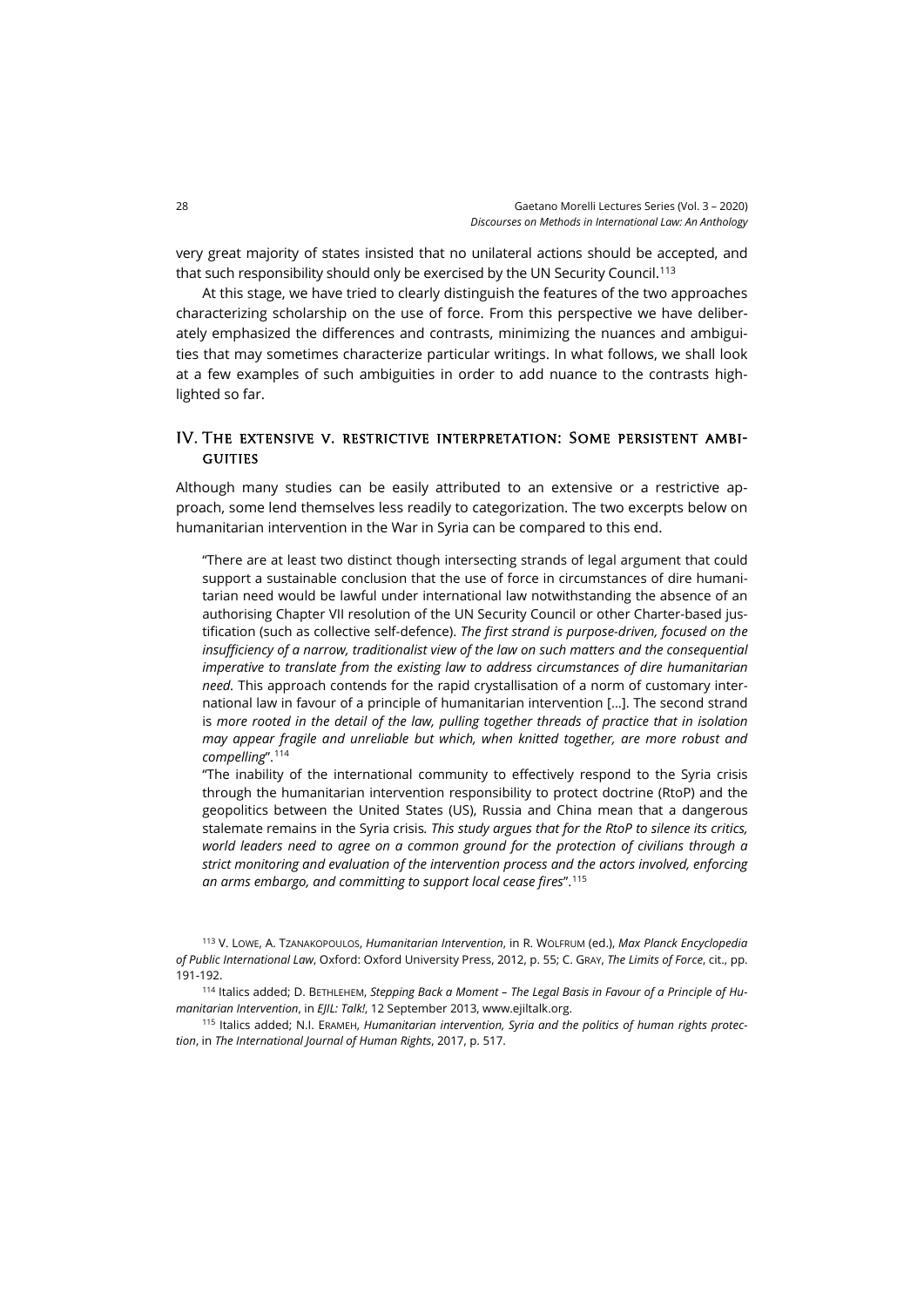The first of these two excerpts is by Daniel Bethlehem and clearly aims to mark off a distance with a restrictive conception that is characterized as a "narrow traditionalist view". However, contrary to what can be found in some studies with extensive overtones, it is not a question of setting aside the classical legal methods of establishing custom; it is a question rather of interpreting them more flexibly. The determining factor in this is supposedly the objective of the Charter, which is meant also and perhaps primarily to protect human rights. In this context, it might more rapidly be concluded there is a customary practice of intervention that should be contemplated overall as a general and progressive trend. How, now, should the excerpt from Nicholas Idris Erameh be taken? One the one hand, the terminology is characteristic of an extensive approach: the "international community" is denounced for being passive and the need to ensure effective compliance with international humanitarian law is reasserted. On the other hand, the author does not seem for all that to assert there is any right for states to conduct military action without Security Council authorization. Perhaps he is calling for a change to existing law, but that implies that however unsatisfactory it may be it does not yet recognize any right of humanitarian intervention. In this sense, and even if the excerpt contains no development implementing the criteria for establishing custom or interpreting the Charter, it has overtones at this point of a rather restrictive approach. In both cases, though, it is understood that there is no straight or orthodox version of one or other approach.

These two examples therefore show the difficulty sometimes found in classifying writings in terms of the criteria set out above. This is particularly so when articulating considerations concerning existing law and others on the developments to be made to that law. But we also sometimes find philosophical reflections surrounding the rules on the non-use of force, which may further reinforce the difficulty. These two short but dense excerpts are evidence of this.

"Kelsen's insistence on the strict autonomy of the law […] constitute[s] an attempt to save the law from destruction through its instrumentalization for political purposes".[116](#page-22-0)

"[T]here [is] no international law governing use of force, and in the absence of gov-erning law, it [is] impossible to act unlawfully".<sup>[117](#page-22-1)</sup>

Vera Gowlland-Debbas does not set about analysing positive law here by implementing the constituent components of custom or the principles of interpretation enshrined in the 1969 Vienna Convention on the Law of Treaties. At the same time, she openly makes a profession of positivist and formalist faith, going so far as to cite the classical reference in this field embodied by Hans Kelsen. She claims that making the

<span id="page-22-0"></span><sup>116</sup> V. GOWLLAND-DEBBAS, *The Limits of Unilateral Enforcement of Community Objectives in the Framework of United Nations Peace Maintenance*, in *European Journal of International Law*, 2000, p. 381.

<span id="page-22-1"></span><sup>117</sup> M.J. GLENNON, *The UN Security Council in a Unipolar World*, in *Virginia Journal of International Law*, 2003, p. 100.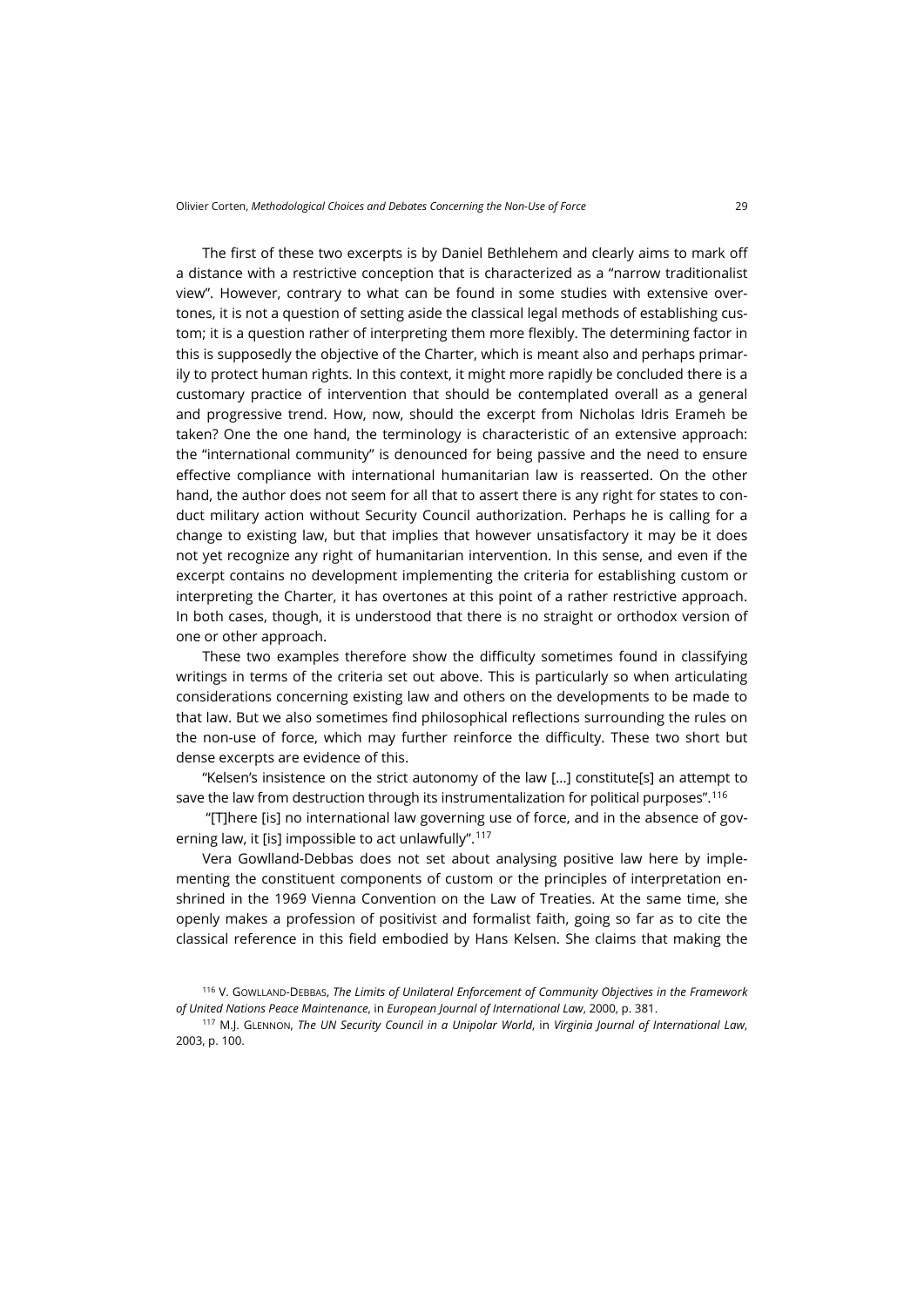distinction between what is legal and what is moral is the only way to save law from power relations. Because, if we let each state rely on its own conceptions of justice to justify the triggering of military action, it is all of international law that is under threat. Here we find a few traces, in scholarship, of the fears manifested by the states of the Non-Aligned Movement that acceptance of new doctrines tending to make the prohibition of the use of force more flexible – and specifically to circumvent the central position of the Security Council – would not be a step forward but a step backward for international law. International law would be dragged back to what were thought to be bygone times, such as the time when the conception of "just war" prevailed and crusades and imperial actions followed on one from the other. In this sense, Vera Gowland-Debbas lays bare the normative and philosophical underpinnings of the restrictive approach. She reminds us that this approach cannot be reduced to a defence of law for law's sake but embodies a political project in which observance of forms and procedures is the only guarantee for maintaining the peace and besides for maintaining a degree of pluralism in conceptions of what is fair and just.

Michael Glennon's formulation is also particularly arresting. His position is clearly opposed to that of Vera Gowlland-Debbas. First because the idea is not to promote or for that matter to criticize legal formalism. The statement is more of an observation of fact. Like it or not, then, there are no longer (the paper was published in the aftermath of the War against Iraq, which revealed deep disagreements among states) or never have been (because it may even be considered that the repeated military interventions since the Charter was adopted have shown it has no normative power) any rules effec-tively prohibiting the use of force.<sup>[118](#page-23-0)</sup> Next, and in substance, Michael Glennon does seem to legitimise military interventions. Because, if there is no prohibition, those rules cannot by definition be used to challenge the lawfulness of the interventions in question. At this point, we have the impression of standing clearly apart from a restrictive approach, which would consist in stating a view on the scope of the rule with respect to the texts, practice, and *opinio juris*. On the other hand, the argument about the absence of any rule prohibiting the use of force seems to be based on an examination of practice: practice would seem to point to the *absence* of any customary rule, because states' behaviour seemingly attests rather to their belief they are free to act sovereignly to uphold what they consider to be their rights. But, even if the conclusion may appear astonishing or even provocative, things remain within the domain of the establishment of custom which, strictly, it would simply have been impossible to demonstrate. So there is no ruling out interpreting Michael Glennon's assertion as being linked to a restrictive approach for the simple reason that, fundamentally, it enshrines the sovereign right of states to use force.

<span id="page-23-0"></span><sup>118</sup> T.M. FRANCK, *Who Killed Article 2(4)? Or: Changing Norms Governing the Use of Force by States*, in *American Journal of International Law*, 1970 p. 809 *et seq*.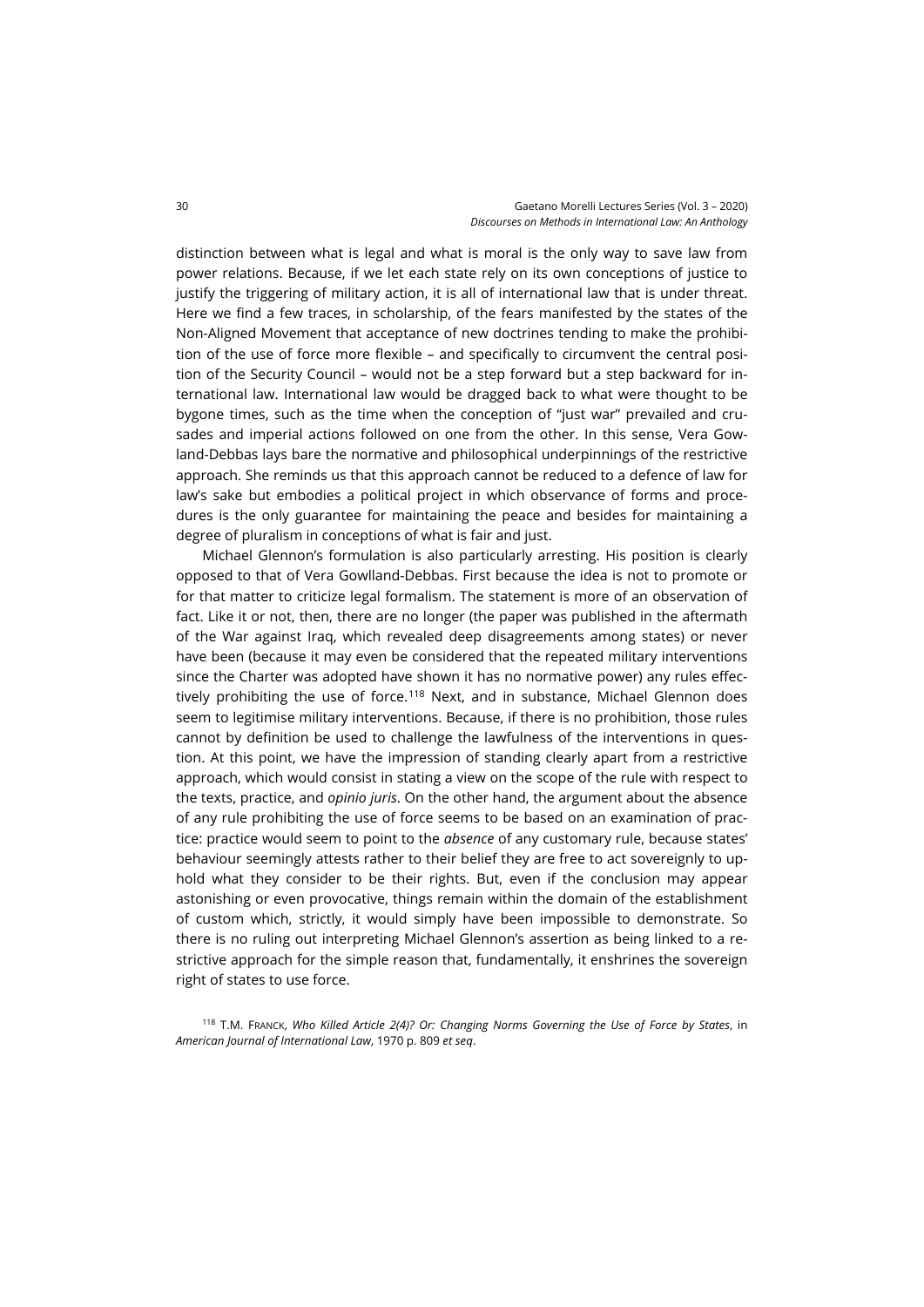When one comes to think about it, claiming that interventionist practice has resulted in the disappearance (or even the non-emergence) of a legal rule prohibiting war does not seem to arise from either a restrictive or an extensive approach in the sense in which we have described them above. Michael Glennon illustrates rather a strictly realistic approach to international relations whereby law is quite simply powerless to regulate power-based phenomena. Therefore it is not a matter of interpreting law restrictively, since there is no such law. But for the same reason, we are no longer dealing with an extensive interpretation of a rule, that rule being purely and simply absent. The value of this realist stance is to show us that, beyond their divergences, the restrictive and extensive approaches share a common frame of reference. To claim that Art. 2, para. 4, or Art. 51 of the UN Charter prohibits, or does not prohibit, military action presupposes that the two provisions exist and have binding legal effects on states. As will also have been observed, a consensus also seems to emerge over certain criteria that should be used to establish a customary rule or interpret a treaty. Those criteria have been set out by the ICJ, by the International Law Commission, or by states themselves in instruments like the VCLT. They are all sources that make up a common legal landscape in which interpreters are at loggerheads, some preferring a restrictive, others an extensive reading. Accordingly, debates about the non-use of force may reveal both divergences and common ground, which should be taken into account when undertaking an examination of the subject.

#### V. Towards the success of the extensive approach?

That being specified, might it not be considered that the restrictive approach is tending to weaken within scholarship to the point of being threatened with extinction? Several authors seem to have answered in the affirmative. Pointing out what they considered to be a spectacular advance by the extensive approach, they consider, somewhat bombastically, that "restrictivism […] has simply rolled over and died in the face of relentless onslaught. The few hold-outs […] are increasingly isolated – irrespective of the force of their legal arguments ",<sup>[119](#page-24-0)</sup> or that "the orthodoxy on the law on the use of force has dramatically switched from a restrictivist to an expansionist perspective […]. The legal scholarship on the use of force has clearly moved towards a broader conception of the law of self-defence […]. Expansionists have recently succeeded in imposing their views upon the restrictivist camp with respect to important issues of this law".[120](#page-24-1)

The tipping point is supposedly the events of 11 September 2001 and the resulting shift to the age of the "War on Terror".

<sup>119</sup> J. KAMMERHOFER, *Introduction*, cit., p. 15.

<span id="page-24-1"></span><span id="page-24-0"></span><sup>120</sup> R. VAN STEENBERGHE, *The Law of Self-Defence*, cit., pp. 43 and 44. And further on: "Legal scholarship on the use of force has undeniably moved towards a broader interpretation of the law of self-defence" (*ibid.*, p. 64).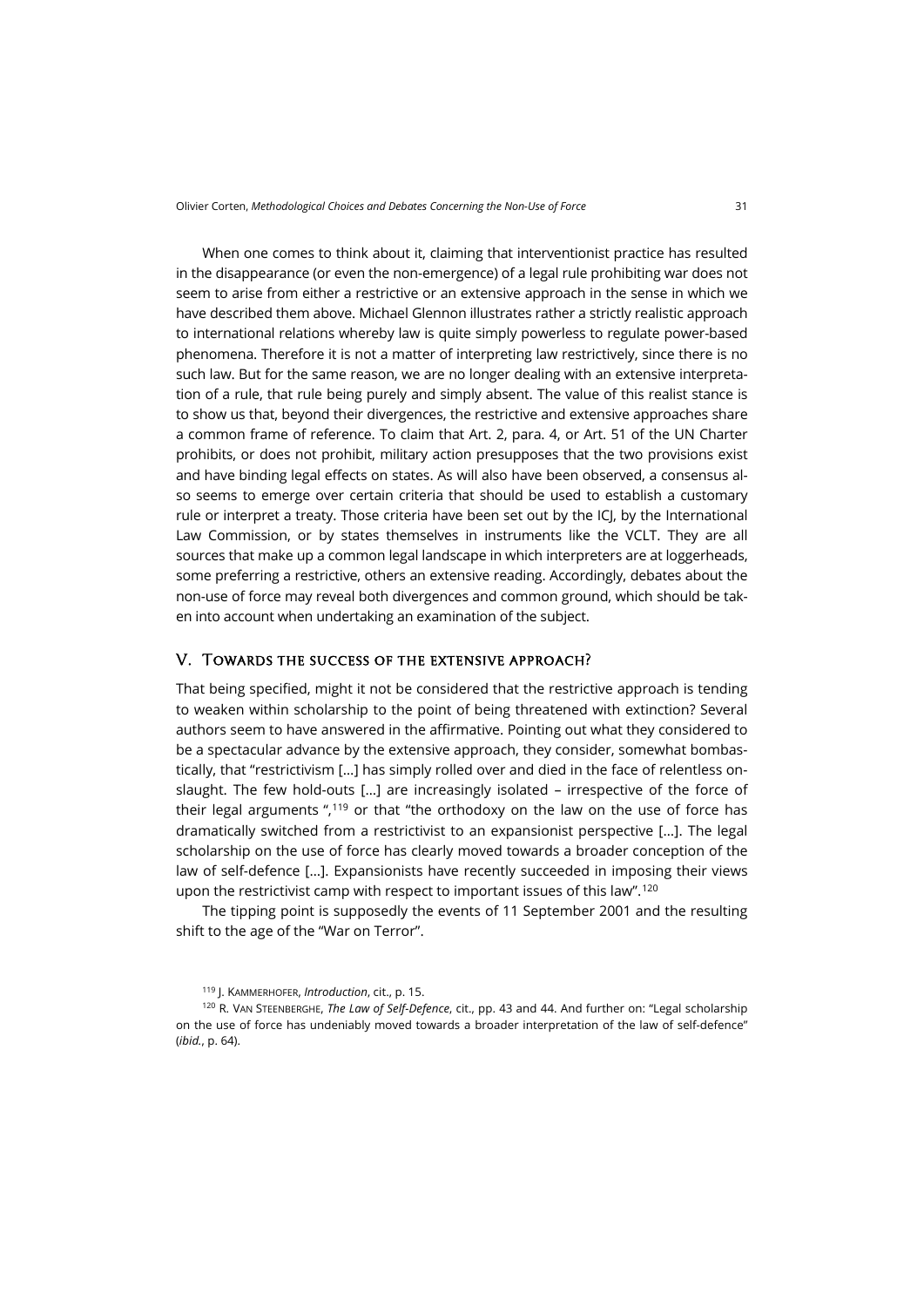But can it really be shown that such a change occurred? It has been claimed on the basis of individual writings on the use of force, and we shall begin by looking at the arguments made in this respect. Then we shall step back to evoke the collective standpoints involving a large number of international law scholars to ask whether it can really be deduced there has been a radical shift towards an extensive approach.

## V.1. JUS CONTRA BELLUM INDIVIDUAL STUDIES: IS THE RESTRICTIVE APPROACH really "increasingly isolated"?

It is hard to deny that numerous papers and books have been published recently to de-fend an extensive approach, as attested especially by the work of Michael Wood,<sup>[121](#page-25-0)</sup> Christian Tams,<sup>[122](#page-25-1)</sup> or Daniel Bethlehem.<sup>[123](#page-25-2)</sup> But how far does this trend extend? This is the question Jörg Kammerhofer asks, presenting himself as a supporter of a restrictive approach. While conceding that it is particularly difficult to measure, he bases his im-pression on an analysis of a "random sample"<sup>[124](#page-25-3)</sup> of 61 articles. These are in English or German and published between 2001 and 2012 and include 38 US authors. In looking more specifically at the question of the "possibility, degree and shape of a "delinkage" of armed attacks from the "host state", Jörg Kammerhofer concludes that "39 authors in the sample support a wide reading, 13 do not and one is too close to call".[125](#page-25-4) He goes on, "(particularly continental European) non-US writings have changed to a significant degree because of the impact of the events on and following 11 September 2001 on society, including scholars. Even writers in countries where restrictive readings used to be prevalent, for example Germany, have now moved to an expansionist position".[126](#page-25-5)

This analysis enables him to conclude that "the orthodoxy, seems to have shifted markedly in favour of a wider reading of the right in the last 13 years".<sup>[127](#page-25-6)</sup>

The paper does not list the 61 articles examined, but one thing is sure: since 2001 in particular, countless studies have discussed self-defence in the event of a terrorist at-tack and they have often tended to support a broad interpretation of the Charter.<sup>[128](#page-25-7)</sup> It

<span id="page-25-0"></span><sup>121</sup> See, for example, M. WOOD, *Terrorism and the International Law on the Use of Force*, in *Indian Journal of International Law*, 2013, p. 195 *et seq.*

<span id="page-25-1"></span><sup>122</sup> C.J. TAMS, *The Use of Force against Terrorists*, in *European Journal of International Law*, 2009, p. 359 *et seq*.

<sup>123</sup> D. BETHLEHEM, *Principles relevant to the scope of a State's right to self-defense*, cit., pp. 1-8.

<span id="page-25-4"></span><span id="page-25-3"></span><span id="page-25-2"></span><sup>124</sup> J. KAMMERHOFER, *The Resilience of the Restrictive Rules on Self-Defence*, in M. WELLER (ed.), *The Oxford Handbook of the Use of Force in International Law*, Oxford: Oxford University Press, 2015, p. 633.

<sup>125</sup> *Ibid*.

<sup>126</sup> *Ibid.*, p. 634.

<sup>127</sup> *Ibid.*, p. 635.

<span id="page-25-7"></span><span id="page-25-6"></span><span id="page-25-5"></span><sup>128</sup> See, for example, N. RONZITTI, *The Expanding Law of Self-Defence*, in *Journal of Conflict and Security Law*, 2006, pp. 344 and 348; K.N. TRAPP, *Back to Basics: Necessity, Proportionality, and the Right of Self-Defence Against Non-State Terrorist Actors*, in *International & Comparative Law Quarterly*, 2007, p. 156; R. VAN STEENBERGHE, *Self-Defence in Response to Attacks by Non-state Actors in the Light of Recent State Practice: A*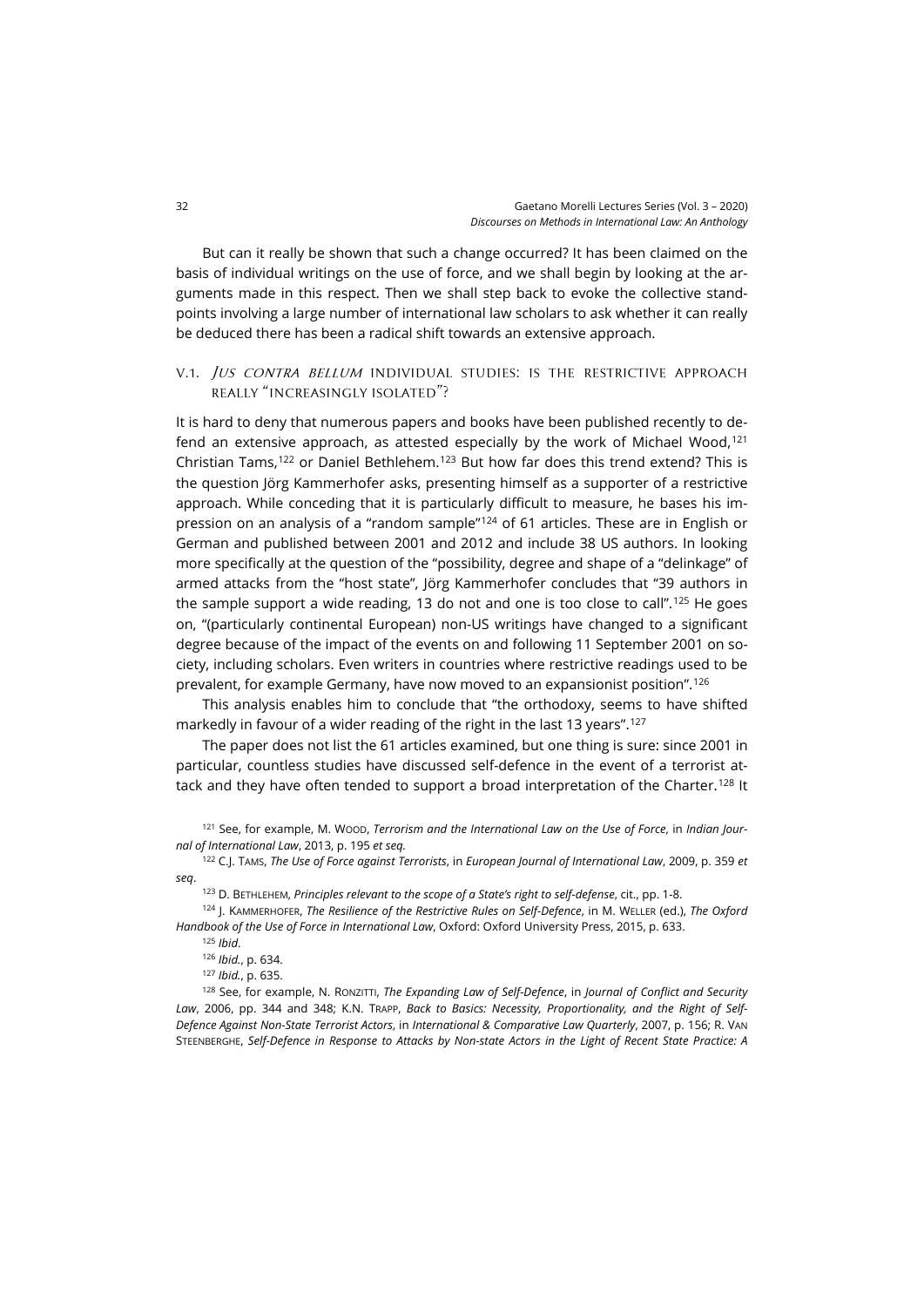is true that the simple choice of selecting, analysing, and commenting on recent practice in this domain probably prompts the authors concerned to identify innovative or even revolutionary features rather than conclude unexcitingly that positive law has gone unchanged. Moreover, can we see in this teeming literature on the extensive trend a snowball effect, as these studies tend to some degree to cite each other to strengthen their position, which, by dent of repetition, tends to pass for the norm. Can we, for all that, draw such sharp conclusions like the one Jörg Kammerhofer puts forward? The straightforward exposition of his method shows its limitations, which he readily admits.<sup>[129](#page-26-0)</sup> The following four points can be emphasized in particular.

First, the number of studies analysed is quantitatively small compared with the volume of output in the discipline. Even if we confine ourselves to books and journals in English, we very quickly get beyond the five or six studies per year that is the average for the selected sample. It will be recalled in this respect that there are at least two specialized journals in this area: the *Journal of Conflict & Security Law*, founded in 1996, and the *Journal on the Use of Force in International Law*, the first issue of which dates from 2014. Even if we confine ourselves to these two publications, we will already have a score of studies per year on the non-use of force. Although it is difficult to identify them all, it seems obvious that recent years have seen a spate of multi-authored books including the *Oxford Handbook of the Use of Force in International Law* (57 chapters)[130](#page-26-1) published in 2015 and *The Use of Force in International Law. A Case-based Approach* (66 chapters) published in 2018.[131](#page-26-2) To gain some idea of the approximate number of relevant studies, a search was conducted on the *Heinonline* database, with the keywords "selfdefence/terrorism/international law", with the year 2000 as the start date: 4930 studies were listed. Even if some of them did not refer directly to the subject of interpretation of Art. 51 of the Charter, the number does in any event far exceed 61, particularly as the search engine can select only articles in English, which leads us to a further remark.

This purely quantitative aspect apart, we can obviously question the limitations with the lack of diversity of the studies selected. They are exclusively papers in English or German, which omits a substantial number of publications, whether in languages traditionally used by international law scholars such as French, Spanish or Italian, or other languages such as Arabic or Russian to take just two examples. Yet, as Jörg Kammerfofer himself remarks, "the debates in international legal scholarship are to a surprising-

*Step Forward?*, in *Leiden Journal of International Law*, p. 183 *et seq.*; N. TSAGOURIAS, *Non-state actors in international peace and security, Non-state actors and the use of force*, in J. D'ASPREMONT (ed.), *Participants in the International Legal System Multiple Perspectives on Non-State Actors in International Law*, London: Routledge, 2011, p. 326 *et seq*.

<span id="page-26-2"></span><span id="page-26-1"></span><span id="page-26-0"></span>129 In his own words, "in contrast to jurisprudence, scholarly literature in international is far more difficult to survey"; J. KAMMERHOFER, *The Resilience of the Restrictive Rules on Self-Defence*, cit., p. 632.

<sup>130</sup> M. WELLER (ed.), *The Oxford Handbook on the Use of Force*, cit.

<sup>131</sup> T. RUYS, O. CORTEN, A. HOFER (eds), *The use of force in international law: a case-based approach*, cit.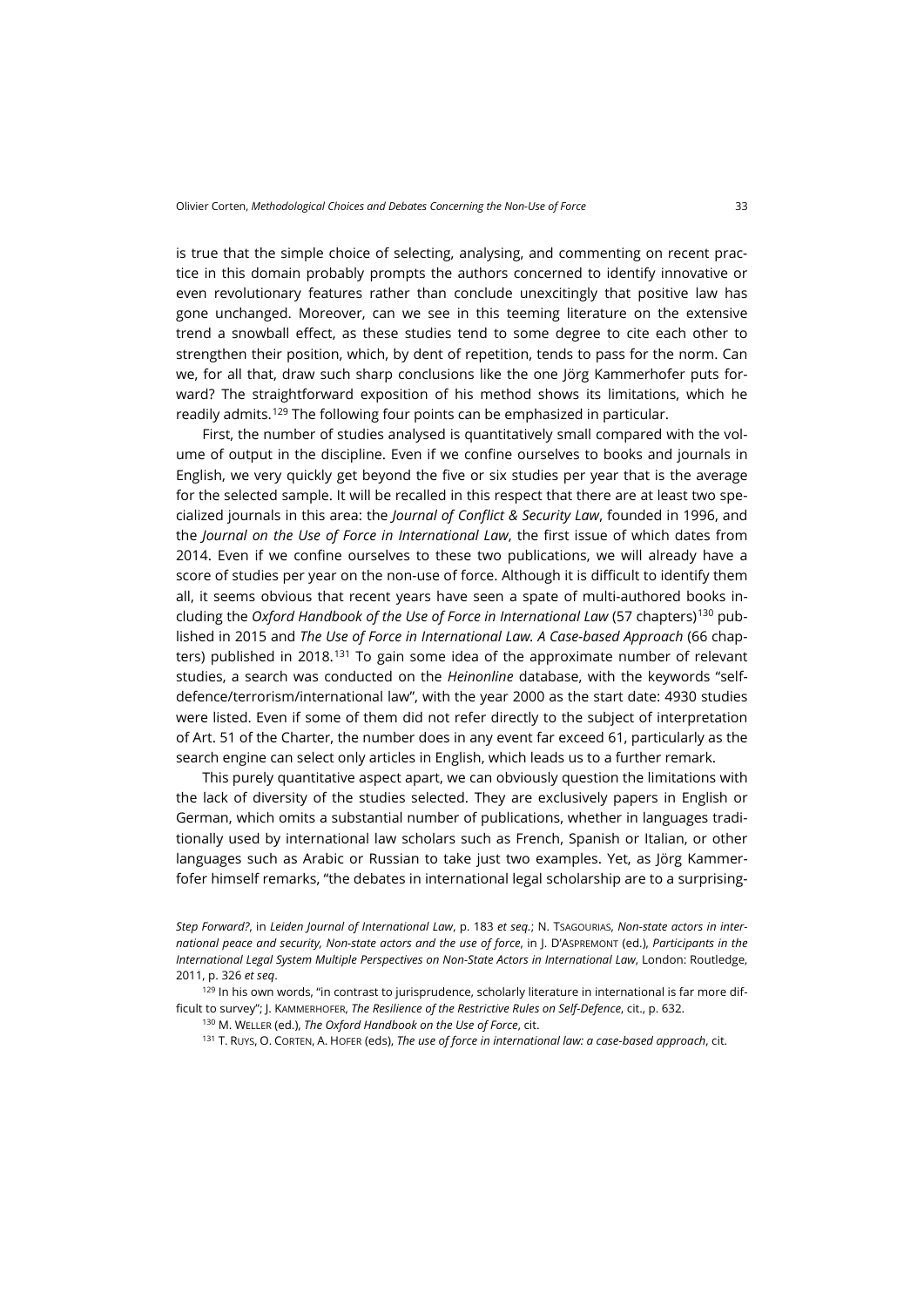ly large extent still confined within national or linguistic boundaries".[132](#page-27-0) It can therefore be seriously doubted whether the sample of 61 studies from a random sample (which, remember, includes some 60 per cent of US authors) is representative. And it can also be doubted whether this reductionism is without any effect on the results insofar as it is known that US authors are generally purveyors of more extensive conceptions.[133](#page-27-1) In any event, the choice to use just English (and German) as the relevant language excludes studies in other languages by renowned authors from various nationalities who, for their part, have supported more restrictive conceptions such as Maurice Kamto,  $134$ Slim Laghmani,<sup>[135](#page-27-3)</sup> Théodore Christakis,<sup>[136](#page-27-4)</sup> or Pierre Klein, who gave a course at The Hague Academy on the subject.<sup>[137](#page-27-5)</sup>

A third bias with the method used in the paper under discussion is that it is limited to a particular theme (the "possibility, degree and shape of a "delinkage" of armed attacks from the "host state"), which besides is not very clearly defined. Why not, for example, have looked at the right of humanitarian intervention, which also gives rise to a traditional opposition between extensive and restrictive approaches? It is not sure, in that case, that the author would have reached the same conclusion. The conclusion therefore seems to hold for a highly specific question and it would be difficult to infer from it a weakening, let alone the gradual disappearance, of the restrictive approach generally in the domain of *jus contra bellum*. To really make a ruling on the matter, we would have to broaden the perspective not just to all studies of the topic but to others such as international law textbooks or the general courses of The Hague Academy of International Law, with the test of the victory of a new conception relating to its inclusion in these books designed to teach international law. At the very least we could look at textbooks on the non-use of force and there again it is far from obvious that we should obtain similar figures to those reached on the basis of the 61 articles selected by Jörg Kammerhofer. To take just publications after 2001, it could be hypothesized that a certain balance would arise with Thomas Franck, $138$  Yoram Dinstein, $139$  and Tarcisio

<sup>132</sup> J. KAMMERHOFER, *The Resilience of the Restrictive Rules on Self-Defence*, cit., p. 632.

<span id="page-27-1"></span><span id="page-27-0"></span><sup>133</sup> See V. CHAPAUX*, Pour une relativisation de la rupture entre approches étasuniennes et françaises du droit international*, in R. BACHAND (ed.), *Théories critiques et droit international*, Bruxelles: Larcier, 2013, p. 93 *et seq*.

<sup>134</sup> M. KAMTO, *L'agression en droit international*, Paris: Pedone, 2010.

<span id="page-27-3"></span><span id="page-27-2"></span><sup>135</sup> S. LAGHMANI, *La doctrine américaine de la "preemptive self-defense"*, in R.B. ACHOUR, S. LAGHMANI (eds), *Le droit international à la croisée des chemins*, Paris: Pedone, 2004, p. 137 *et seq.*

<span id="page-27-4"></span><sup>136</sup> T. CHRISTAKIS, *Existe-t-il un droit de légitime défense en cas de simple "menace"? Une réponse au "groupe de personnalités de haut niveau" de l'ONU*, in Société française pour le droit international (ed.), *Les métamorphoses de la sécurité collective - Droit, pratique et enjeux stratégiques*, Paris: Pedone, 2005, p. 197 *et seq*.

<sup>137</sup> P. KLEIN, *Le droit international à l'épreuve du terrorisme*, Leiden: Brill, 2008, p. 368 *et seq.*

<span id="page-27-7"></span><span id="page-27-6"></span><span id="page-27-5"></span><sup>138</sup> T.M. FRANCK, *Recourse to Force. State Action against Threats and Armed Attacks*, Cambridge: Cambridge University Press, 2009.

<sup>139</sup> Y. DINSTEIN, *War, Aggression and Self-Defence*, cit.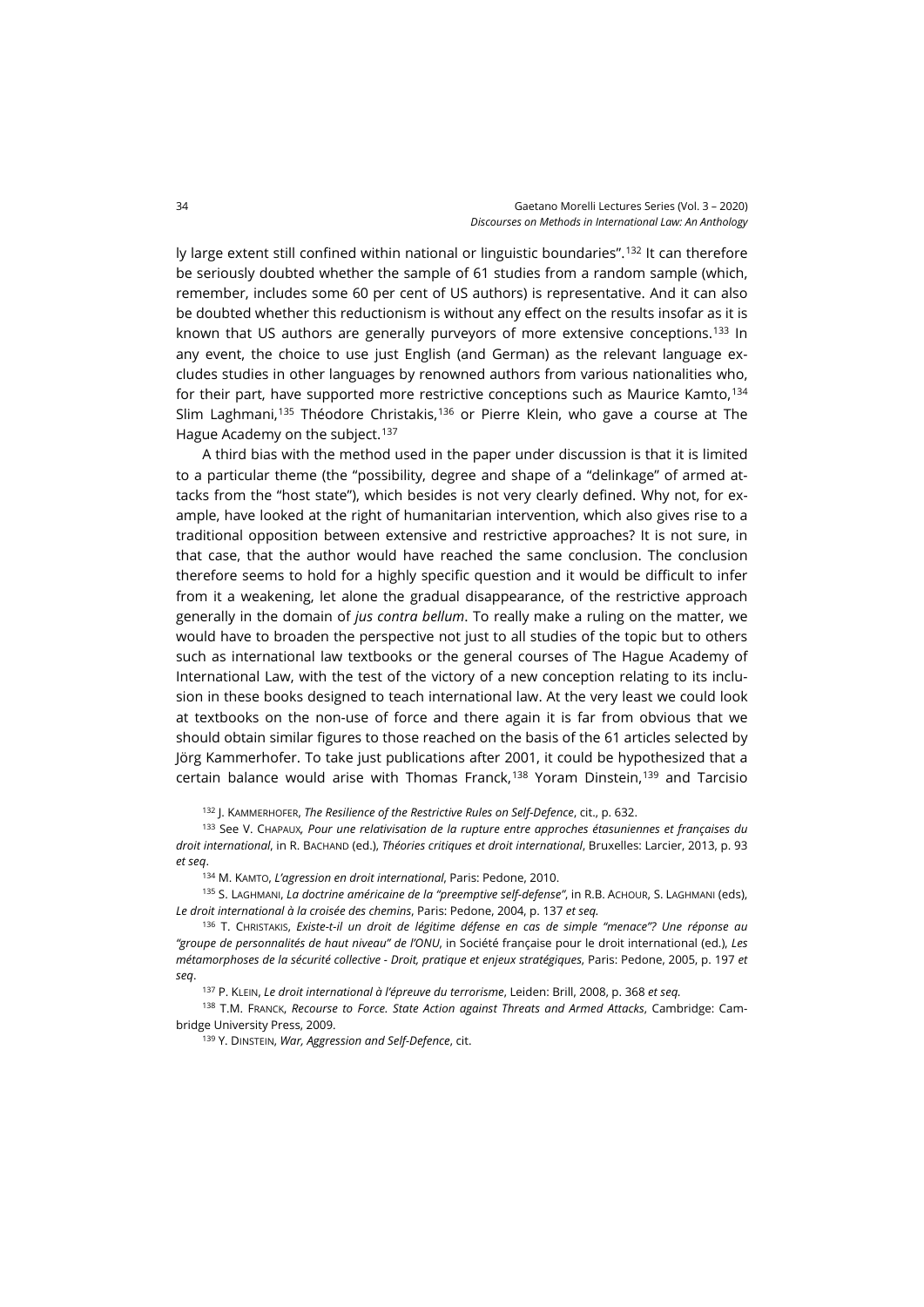Gazzini<sup>[140](#page-28-0)</sup> representing an extensive approach and Christine Gray,<sup>[141](#page-28-1)</sup> Robert Kolb,<sup>[142](#page-28-2)</sup> and Christian Henderson<sup>[143](#page-28-3)</sup> or myself<sup>[144](#page-28-4)</sup> embodying a more restrictive position.

Some points of the classification just made might be challenged. Yoram Dinstein and Thomas Franck, for example, have been characterized as Bright-Liners,[145](#page-28-5) which plainly corresponds to what has been referred to as a restrictive approach. Conversely, Robert Kolb, given his emancipation from the letter of the UN Charter and his approach that takes its liberties more generally with legal positivism,<sup>[146](#page-28-6)</sup> might in some respects reflect a method with extensive tendencies. In this we touch upon the last but not the least of limitations in any attempt for any tendency to claim victory over another: that of the difficulty, in many instances, of associating a study with one and only one such tendency. In the article referred to, Jörg Kammerhofer fails to say how he set about his cat-egorization,<sup>[147](#page-28-7)</sup> and so we have no way of validating his procedure.

In the light of all these factors, it seems difficult to say the least to claim that the extensive approach has developed in such a spectacular way as to now threaten the survival of a more restrictive position. Patently in view of the various individual writings just mentioned, the restrictive approach has not disappeared. To consolidate this impression, we can evoke certain collective rather than individual stances, as shall be seen in what follows.

## v.2. Jus contra bellum collective positions: is the restrictive approach really "increasingly isolated"?

Several stances reflecting an extensive approach were made public in the period following 11 September 2001. In this respect we might cite the *Principles of International Law on the Use of Force by States in Self-Defence* established by Chatham House of the Royal Institute of International Affairs in London, in 2005,[148](#page-28-8) the *Leiden Policy Recommenda-*

<span id="page-28-0"></span><sup>140</sup> T. GAZZINI, *The Changing Rules on the Use of Force in International Law*, Manchester: Manchester University Press, 2006.

<sup>141</sup> C. GRAY, *International Law and the Use of Force*, cit.

<span id="page-28-4"></span><span id="page-28-3"></span><span id="page-28-2"></span><span id="page-28-1"></span><sup>142</sup> R. KOLB, *International Law on the Maintenance of Peace: Jus Contra Bellum*, Cheltenham: Edward Elgar, 2018.

<sup>143</sup> C. HENDERSON, *The Use of Force and International Law*, cit., p. 58.

<sup>144</sup> O. CORTEN, *The Law Against War*, cit.

<sup>145</sup> M.C. WAXMAN, *Regulating resort to force*, in *European Journal of International Law*, 2013, p. 151 *et seq.*

<sup>146</sup> R. KOLB, *International Law on the Maintenance of Peace: Jus Contra Bellum*, cit., pp. xi-xii.

<span id="page-28-7"></span><span id="page-28-6"></span><span id="page-28-5"></span> $147$  In his study he comes up with the figure of 39 authors (out of 61) having defended and extensive view of self-defence but fails to explain how he reached this figure (with the exception of Albrecht Randelzhofer); J. KAMMERHOFER, *The Resilience of the Restrictive Rules on Self-Defence*, cit., pp. 634-635.

<span id="page-28-8"></span><sup>148</sup> See E. WILMSHURST, *Principles of International Law on the Use of Force by States In Self-Defence*, Chatam House, 1 October 2005[, www.chathamhouse.org.](https://www.chathamhouse.org/publications/papers/view/108106)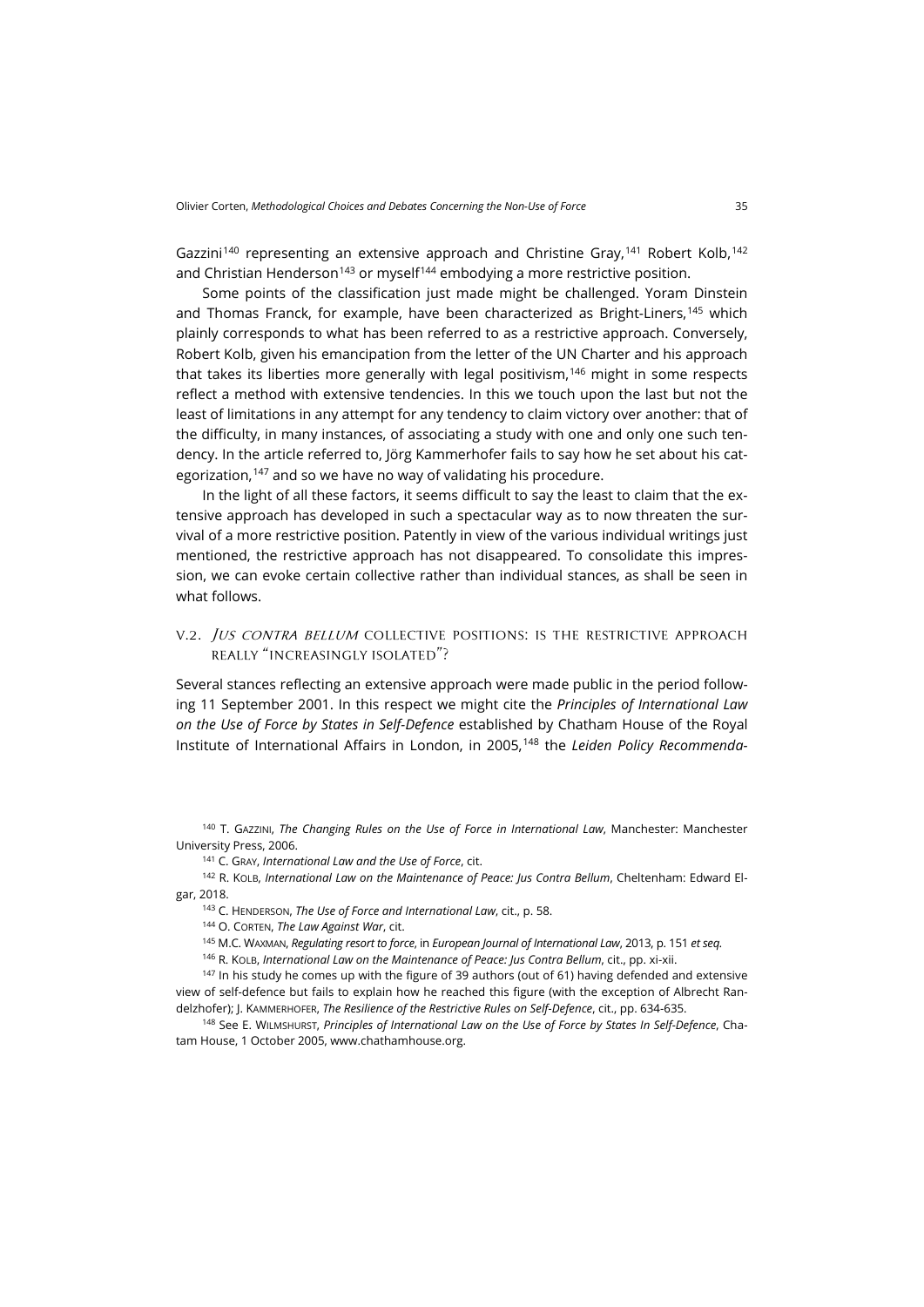*tions on Counter-Terrorism and International Law*, made public in 2010,[149](#page-29-0) or the *Tallinn Manual* (2013), and *Tallinn Manual 2.0* (2017), on "International Law applicable to Cyber Operations".[150](#page-29-1)

But, apart from having been drafted at the instigation of or with support from states (the United Kingdom in the first case, the Netherlands in the second) or international organizations (NATO in the third) that are developing an interventionist practice more in line with an extensive conception, these texts are the output of a comparatively limited number of specialists, and mostly from Western countries.

If we broaden the outlook, it can rapidly be seen that many other texts, signed by numerous international law scholars outside of any state initiative, may be evoked. These texts were first drawn up in the context of the 2003 War on Iraq,<sup>[151](#page-29-2)</sup> but more recent ones can be identified. Particularly emblematic in this regard is the "Plea against the Abusive Invocation of Self-Defence as a Response to Terrorism".[152](#page-29-3) This text was initiated in May 2016 by the *Centre de droit international* at the *Université libre de Bruxelles* (ULB) and in conjunction with several colleagues.[153](#page-29-4) It was published in French, English, Dutch, Spanish, Portuguese, Italian, and Arabic and quickly met with remarkable success: 306 signatures (205 men and 101 women), including 243 full or associate professors (and even an international judge) as well as 63 teaching assistants, researchers, and PhD students. The nationalities represented were very varied and included the following countries: Argentina, Australia, Austria, Bahrain, Belgium, Brazil, Burundi, Cameroon, Canada, Chile, China, Columbia, Costa Rica, Cyprus, the Democratic Republic of Congo, Finland, France, Germany, Greece, Iran, Israel, Italy, Japan, Kazakhstan, Kuwait, Luxembourg, Mauritania, Netherlands, Portugal, Romania, South Africa, Spain, Switzerland, the UK, Uruguay, and the US. The highly sensitive context was the aftermath of the Paris attacks of 13 November 2015 and the commitment of several European states in the war against ISIL in Syria. It was at this time too that the extensive conceptions of self-defence were developing based on the "unwilling or unable" standard already referred to. The Plea Against the Abusive Conception of Self-Defence was therefore from the outset a reaction against an extensive approach to the use of force:

<span id="page-29-0"></span><sup>149</sup> See the document explaining and exposing the Recommendations: N. SCHRIJVER, L. VAN DEN HERIK, *Leiden Policy Recommendations on Counter-terrorism and International Law*, 1 April 2010, [www.openaccess.leidenuniv.nl.](https://openaccess.leidenuniv.nl/bitstream/handle/1887/42298/LeidenPolicyRecommendations1April2010.pdf?sequence=1)

<span id="page-29-1"></span><sup>150</sup> M. SCHMITT, *Tallinn Manual 2.0 on the International Law Applicable to Cyber Operations*, Cambridge: Cambridge University Press, 2017.

<span id="page-29-2"></span><sup>151</sup> See *Appel de juristes de droit international concernant le recours à la force contre l'Irak*, in *Revue belge de droit international*, 2003, p. 266 *et seq.*

<span id="page-29-3"></span><sup>152</sup> *Plea against the Abusive Invocation of Self-Defence as a Response to Terrorism*; Text and list of signatories in *Revue belge de droit international*, 2016, p. 7 *et seq*.

<span id="page-29-4"></span><sup>153</sup> O. CORTEN, *A Plea Against an Abusive conception of Self-Defense as a Response to Terrorism,* in *EJIL:Talk!,* 14 July 2016, [www.ejiltalk.org.](https://www.ejiltalk.org/a-plea-against-the-abusive-invocation-of-self-defence-as-a-response-to-terrorism/)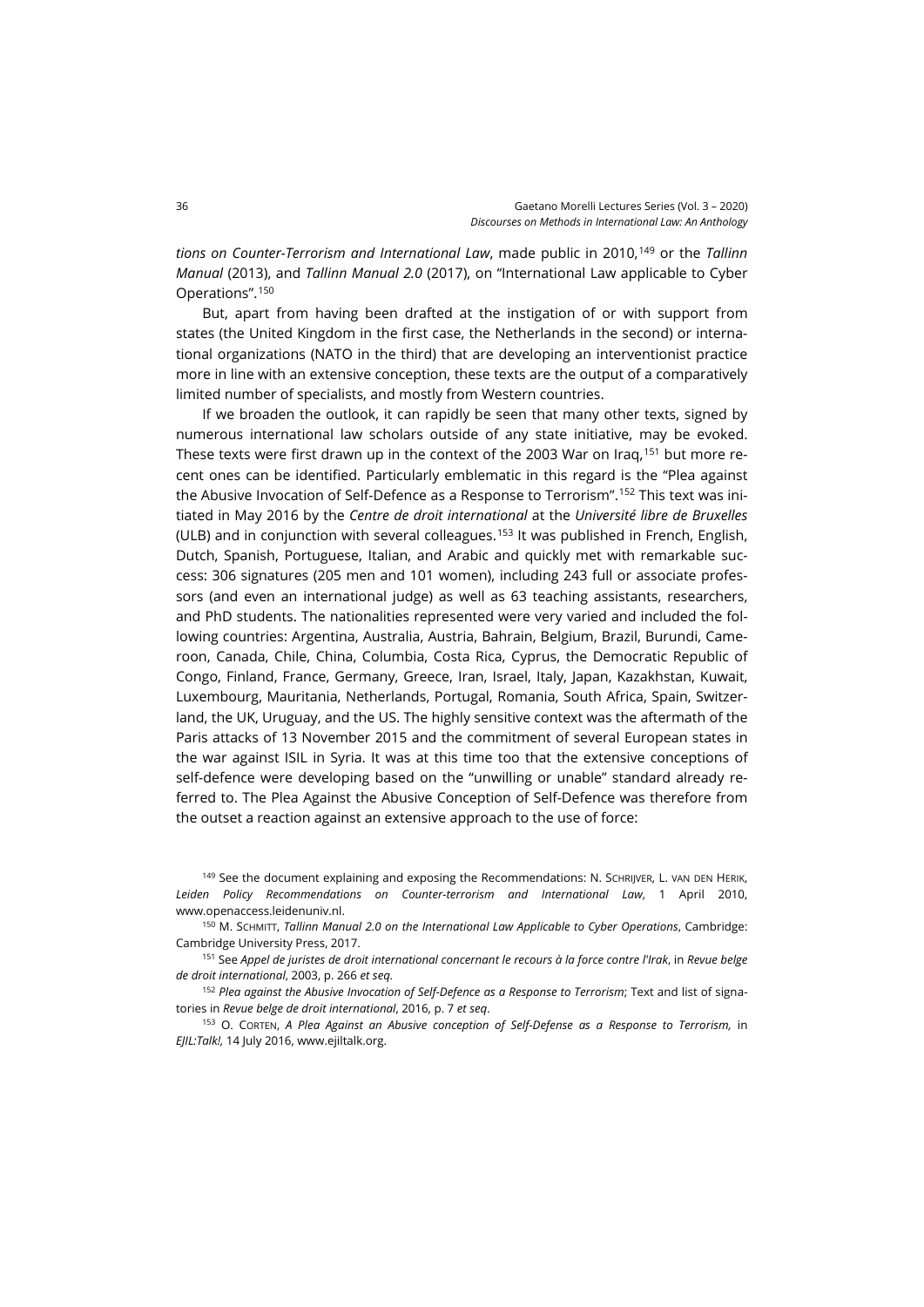"[N]umerous military interventions have been conducted in the name of self-defence, including against Al Qaeda, ISIS or affiliated groups. While some have downplayed these precedents on account of their exceptional nature, there is a serious risk of self-defence becoming an alibi, used systematically to justify the unilateral launching of military operations around the world. Without opposing the use of force against terrorist groups as a matter of principle – particularly in the current context of the fight against ISIS – we, international law professors and scholars, consider this invocation of self-defence to be problematic".[154](#page-30-0)

The text then covers more strictly legal considerations including the following:

"[I]t is only if – and as long as – the Security Council has not adopted the measures necessary for maintaining international peace and security that self-defence may be invoked to justify a military intervention against a terrorist group. *In accordance with article 51 of the Charter, the use of force in self-defence on the territory of another State is only lawful if that State bears responsibility for a violation of international law tantamount to an "armed attack". This may occur either where acts of war perpetrated by a terrorist group can be attributed to the State, or by virtue of a substantial involvement of that State in the actions of such groups*. In certain circumstances, such involvement may result from the existence of a direct link between the relevant State and the group. *However, the mere fact that, despite its efforts, a State is unable to put an end to terrorist activities on its territory is insufficient to justify bombing that State's territory without its consent. Such an argument finds no support either in existing legal instruments or in the case law of the International Court of Justice*. Accepting this argument entails a risk of grave abuse in that military action may henceforth be conducted against the will of a great number of States under the sole pretext that, in the intervening State's view, they were not sufficiently effective in fighting terrorism".[155](#page-30-1)

The plea therefore manifestly enshrines a restrictive conception both in terms of substance and in a more narrowly methodological way, with a reference to the UN Charter, to "legal instruments" which, given the language used, contains the definition of aggression annexed to Resolution 3314 (XXIX) of the General Assembly and the case law of the ICJ.

In light of this evidence, it seems to be overstating matters to claim that the restrictive conception is "increasingly isolated". The signatories of the last text include specialists who have written studies in the area of *jus contra bellum*. [156](#page-30-2) One could obviously

<sup>154</sup> *Plea against the Abusive Invocation of Self-Defence as a Response to Terrorism*, cit., p. 11.

<sup>155</sup> *Ibid.* (italics added).

<span id="page-30-2"></span><span id="page-30-1"></span><span id="page-30-0"></span><sup>156</sup> Karine Bannelier, Michael Bothe, Michael Byers, Enzo Cannizzaro, Théodore Christakis, Luigi Congorelli, Christine Gray, James Green, Christian Henderson, Mary Ellen O'Connell, Jörg Kammerhofer, Maurice Kamto, Robert Kolb, Anne Orford, Tom Ruys, Christian Walter, Myra Williamson, and others. See also other major figures of international legal scholarship like Georges Abi-Saab, Denis Alland, Philip Alston, Tony Anghie, Jean d'Aspremont, Hilary Charlesworth, Monique Chemillier-Gendreau, Olivier de Schutter, Yann Kerbrat, Martti Koskenniemi, Nico Krisch, Frédéric Mégret, Dhamchid Momtaz, Marco Sassoli, Emmanuelle Tourme-Jouannet, and others.